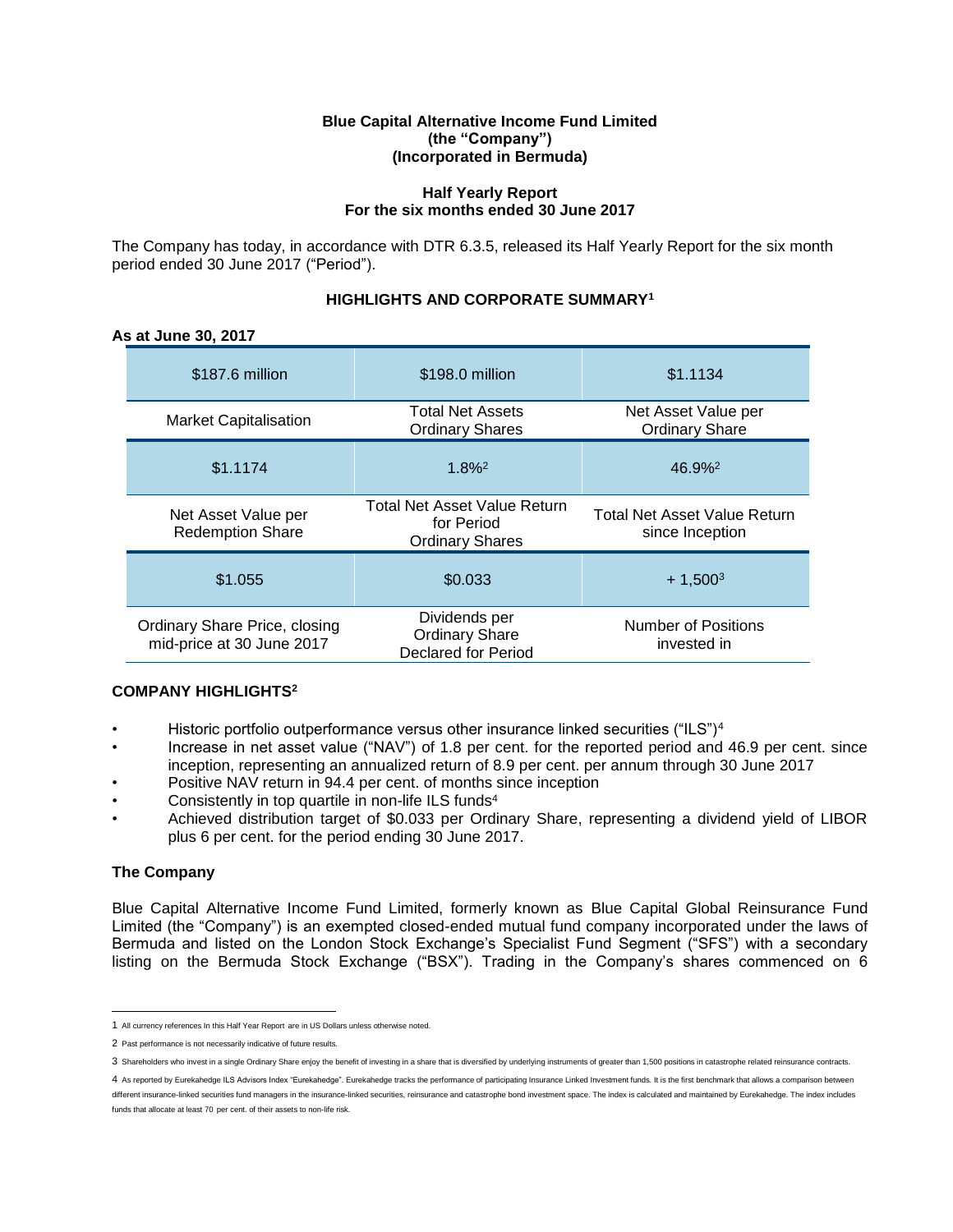December 2012. The Company provides investors with access to the risk premia available from catastrophe reinsurance, largely uncorrelated to financial markets.

# **Target Return<sup>5</sup>**

The Company targets an annualised dividend yield of LIBOR plus 6 per cent. per annum on the original issue price of the Ordinary Shares issued in December 2012. The Company's target net return (comprised of dividends and other distributions to Shareholders together with increases in the Company's NAV is LIBOR plus 8 per cent. per annum, to be achieved over the longer term.

# **Summary of Investment Objective and Investment Policy**

The investment objective of the Company is to generate attractive returns from a sustainable annual dividend yield and longer-term capital growth by investing substantially all of its assets in shares linked to the segregated account identified as Blue Capital Global Reinsurance SA-1 (the "Master Fund") within Blue Water Master Fund Ltd., an exempted Bermuda mutual fund segregated accounts company.

The Master Fund invests in a diversified portfolio of fully collateralised reinsurance-linked contracts and other investments carrying exposures to insured catastrophe event risks. The Master Fund predominantly invests in fully collateralised reinsurance-linked contracts through preference shares issued by Blue Water Re Ltd. (the "Reinsurer"), a Bermuda special purpose insurer which helps to support the Company's investment objective. The Master Fund's investment in other reinsurance-linked investments carrying exposure to insured catastrophe event risks such as industry loss warranties ("ILWs"), 144A rated catastrophe bonds ("Cat Bonds") and other insurance-linked instruments ("Insurance-Linked Instruments") may be made directly by the Master Fund or indirectly via the Reinsurer.

# **CHAIRMAN'S STATEMENT**

On behalf of the Board of Directors (the "Directors") of Blue Capital Alternative Income Fund Limited (the "Company"), I am pleased to present the Company's interim report for the six month period ended 30 June 2017. During the period, the Company recorded an increase in net assets from operations of \$3.2 million, repurchased shares totaling \$0.9 million, redeemed \$13.1 million redemption shares, and distributed \$8.9 million in dividends to Shareholders, resulting in a decrease in the Company's net assets to \$207.1 million from \$226.9 million at the beginning of the year.

# **Performance**

 $\overline{a}$ 

The Company's total NAV return on its Ordinary Shares for the six-month period ending 30 June 2017 was 1.8 per cent. Since inception the Company has provided a total NAV return per share of 46.9 per cent., representing an annualised return of 8.9 per cent through 30 June 2017. Returns by month for the Company's operations are shown in the table below.

|      | Jan     | Feb | <b>Mar</b> | Apr | <b>May</b>                                                                          | Jun | Jul | Aug | <b>Sep</b> | Oct | <b>Nov</b> | <b>Dec</b> | <b>Full</b><br>Year |
|------|---------|-----|------------|-----|-------------------------------------------------------------------------------------|-----|-----|-----|------------|-----|------------|------------|---------------------|
| 2017 |         |     |            |     | $0.7\%$ 0.2% 0.1% 0.2% 0.2% 0.5%                                                    |     |     |     |            |     |            |            | 1.8%                |
| 2016 | $0.4\%$ |     |            |     | $0.3\%$ $0.3\%$ $0.2\%$ $(1.8)\%$ $0.5\%$ $1.1\%$ $2.5\%$ $2.8\%$ $(0.2)\%$ $1.0\%$ |     |     |     |            |     |            | 0.9%       | 8.3%                |

# **Ordinary Share NAV Total Return**

<sup>5</sup> These are targeted amounts and not profit forecasts. There can be no assurance that these targets can or will be met or that the Company will make any distributions at all and these should not be viewed as an indication of the Company's expected or actual results or returns.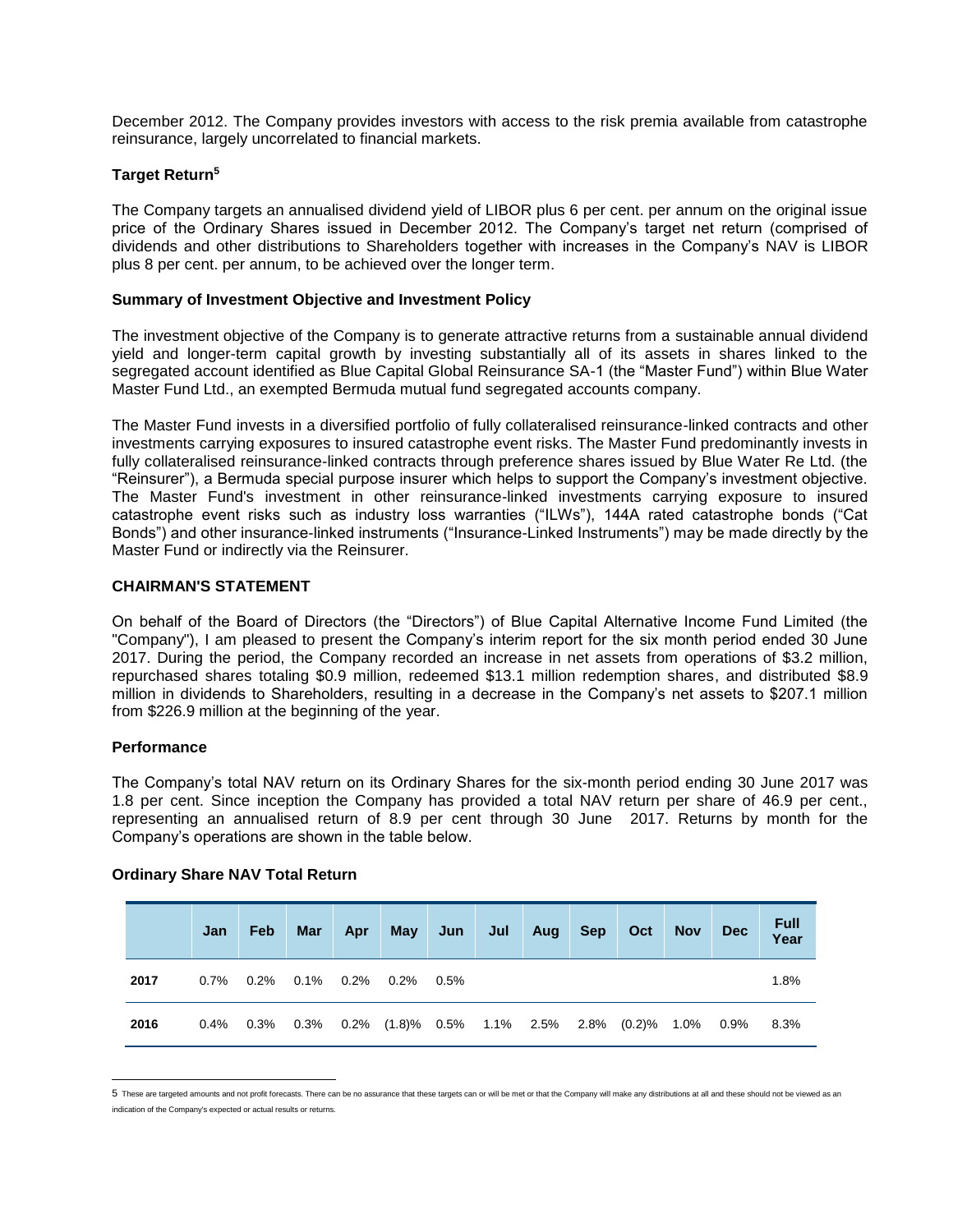| 2015 | 0.3% | 0.3% | 0.3% 0.2%                                         | 0.2% 0.7% 0.7% 2.0% 2.0% |  | 1.6%  0.5% | 0.6% | $9.6\%$ |
|------|------|------|---------------------------------------------------|--------------------------|--|------------|------|---------|
| 2014 | 0.2% | 0.3% | $0.0\%$ (0.1)% 0.3% 0.4% 1.3% 1.9% 2.4% 1.1% 0.3% |                          |  |            | 0.5% | 8.8%    |
| 2013 | 0.3% | 0.4% | $0.5\%$ 0.7% 0.1% 0.8% 1.0% 2.4% 3.2% 1.9% 0.1%   |                          |  |            | 0.0% | 11.8%   |

### **Dividend**

Commencing with the first quarter of 2017, the Company moved to quarterly dividends. On 30 March 2017, the Company declared a dividend covering the period from 1 January 2017 to 31 March 2017 of \$0.0165 per Ordinary Share. This dividend was paid on 8 May 2017. Then, on 19 July 2017, the Company declared its second quarterly dividend in respect of the three months ended 30 June 2017 of US\$0.0165 per Ordinary Share to Shareholders on the register on 28 July 2017. This dividend was paid on 24 August 2017.

The combined dividends declared to date in respect of the half yearly period to 30 June 2017 were in line with the Company's dividend target.

### **Tender Offer**

On 2 September 2016, the Company announced that its Ordinary Shares had traded at an average discount of more than 5 per cent. to the NAV per Ordinary Share calculated over the three month period ended 31 August 2016 which triggered the Board of Directors to offer Shareholders the opportunity to tender Ordinary Shares in accordance with the Company's discount management policy (the "Tender Offer"). Under the Tender Offer, the Company offered to repurchase up to 10 per cent. of the Ordinary Shares in issue. Each Ordinary Share tendered was converted into one Redemption Share, a new unlisted class of shares in the capital of the Company. Redemption Shares continue to participate in an indirect pro rata share of each underlying reinsurance-linked investment in the Company's portfolio as at the date of their issue, and will be redeemed for cash as and when these investments are realised. Conversion of 19,855,391 tendered Ordinary Shares into Redemption Shares under the Tender Offer was completed on 30 December 2016 (representing 10 per cent. of the Ordinary Shares in issue at that time).

On 30 April 2017, the Company distributed an amount equal to US\$13.1 million to Shareholders of the Company who participated in the Tender Offer in consideration for the first partial redemption of Redemption Shares. This represented a distribution of 58% of the initial value of the total Redemption Shares issued under the Tender Offer.

On 26 July 2017, the Company announced that on or before 30 September 2017, an amount equal to US\$8.1 million was expected to be distributed to Shareholders of the Company who participated in the Tender Offer in consideration for the second partial redemption of Redemption Shares. Such amount will be distributed to Shareholders pro rata to their holdings of Redemption Shares, and their holdings of Redemption Shares will be reduced accordingly following such redemption. The second partial redemption represents a distribution of approximately 36% of the initial value of the total Redemption Shares issued under the Tender Offer.

Assuming that no additional loss events occur in respect of the portfolio attributable to the Redemption Shares, the Company anticipates (but can provide no assurances) that all outstanding Redemption Shares will be redeemed and proceeds will be distributed to Shareholders no later than 31 January 2018.

The unaudited net asset value of all the Redemption Shares in issue at 30 June 2017 was US\$9.1 million.

### **Share Repurchase Programme**

On 25 May 2017, the Company announced that it has engaged Stifel Nicolaus Europe Limited to effect share buy backs on its behalf. As of 30 June 2017, 0.9 million Ordinary Shares had been repurchased. As of 29 August 2017, 2.95 million shares have been repurchased and are held in Treasury by the Company.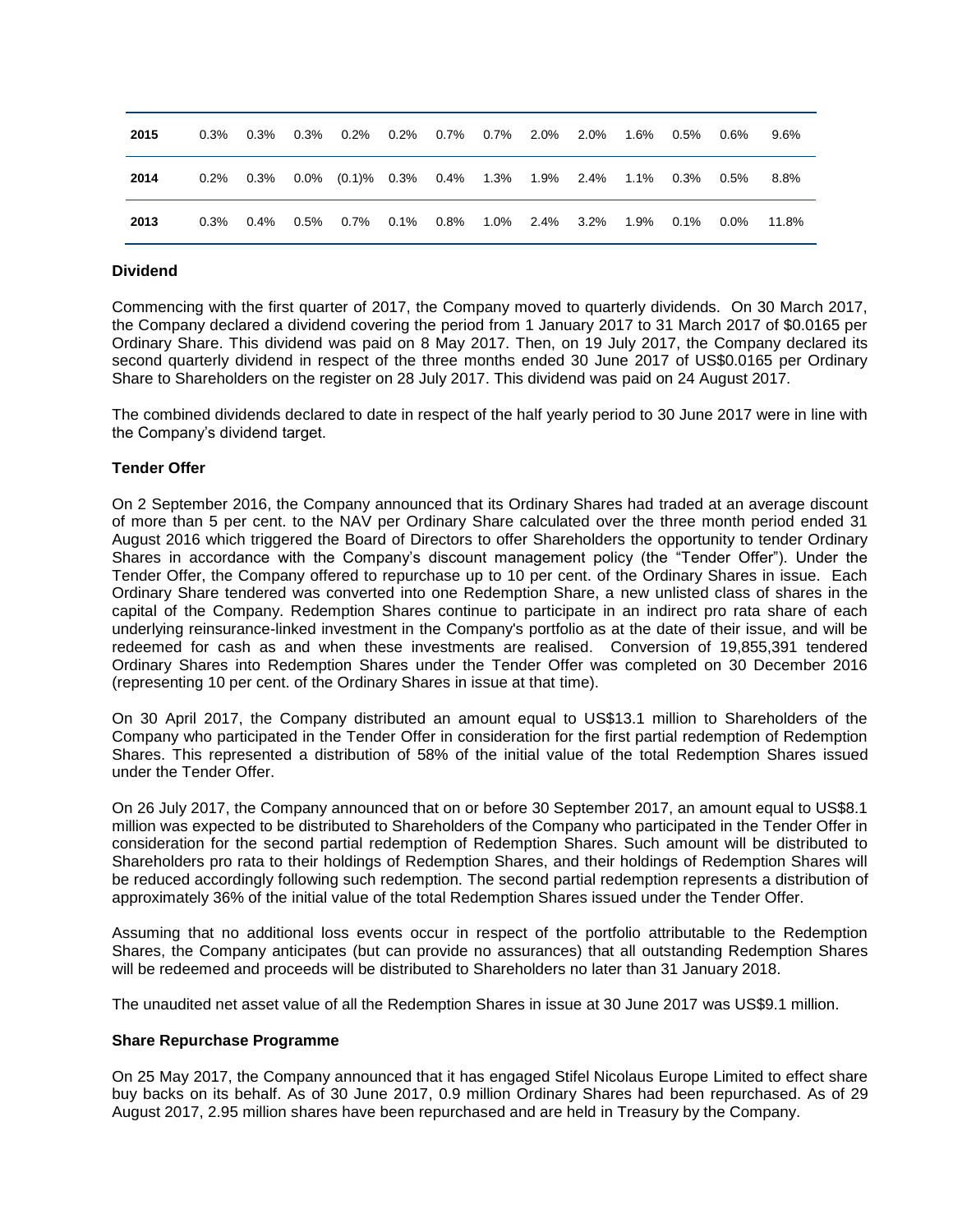# **Capital Deployment**

The Company's investment in Blue Capital Global Reinsurance SA-I (the "Master Fund") at 30 June 2017, including amounts allocated to Redemption Shares, was US\$201.9 million, representing all of the Company's capital excluding that retained for working capital purposes.

As at 30 June 2017, The Master Fund has invested substantially all of its assets in: (i) preferred shares of Blue Water Re Ltd. and (ii) industry loss warranty ("ILW") derivatives. The combined investments represent the deployment of US\$165.3 million across 98 different positions and 40 different clients generating US\$41.1 million of net insurance premium written and fixed ILW payments, which is an increase of US\$0.4 million from the previous year.

# **Outlook**

The Company has maintained a consistent strategy of providing investors with access to attractive, largely uncorrelated, investment returns of the traditional reinsurance and insurance linked securities market. The Company's preferred access to risk, its proprietary methodology of portfolio construction and its conservative approach to reserving allow the Company to continue to deliver superior portfolio returns.

The January to June 2017 underwriting period saw promising signs in market pricing, although conditions remained competitive during this renewal period. The Reinsurer observed reductions in risk adjusted pricing beginning to moderate at approximately 3 per cent. compared with more significant reductions during previous renewal periods. Despite such pricing pressure, Blue Capital Management Ltd. (the "Investment Manager") successfully executed its renewal strategy. We remain confident that we can deliver attractive returns for our Shareholders in spite of the current insurance market cycle and the pro forma modelled return expectations for the portfolio constructed are consistent with the Company's target return.

In April 2017, the Company announced the appointment of Stifel Nicolaus Europe Limited as sole broker and Michael J. McGuire as Chief Executive Officer of the Investment Manager. Mr. McGuire has served as the Chief Financial Officer of Endurance Specialty Holdings Ltd. ("Endurance") since January of 2006. Endurance, the Company's largest shareholder, was acquired by Sompo Holdings, Inc. in March of 2017.

The Board continues to monitor the effects of the Tender Offer and share repurchase programme on the Company's Ordinary Share trading price compared with the Company's net asset value per Ordinary Share. The Board, in conjunction with the Investment Manager, continuously reviews matters relating to the Company with a view to ensuring the Company is best placed to meet its investment objectives and generate returns for Shareholders. To that end, the Board has made a number of corporate changes during the period. Following Shareholder approval, the Board changed the name of the Company from Blue Capital Global Reinsurance Fund Limited to Blue Capital Alternative Income Fund Limited. The Company also moved to quarterly dividends to provide more regular distributions to Shareholders.

At its annual general meeting of Shareholders held on 9 May 2017, all of the resolutions that were presented to the Shareholders were duly approved.

We expect the Company's Ordinary Shares will have traded at an average discount of more than 5 per cent. to the NAV per Ordinary Share over the three month period ending on 31 August 2017. As a result, the Board is considering various options and will put to Shareholders a proposed course of action in due course. The Board continues to consider ways to improve the Company's profitability, market valuation and to monitor fees and overall expenses in relation to the Company.

The Company remains pleased with the diversified portfolio that the Investment Manager has created, which has attractive risk adjusted return characteristics, consistent with the Company's investment objectives. I am pleased with the performance achieved by this portfolio, and I would like to thank our Shareholders for their support. If you have any questions regarding your Company, please do not hesitate to contact the Company or the Investment Manager.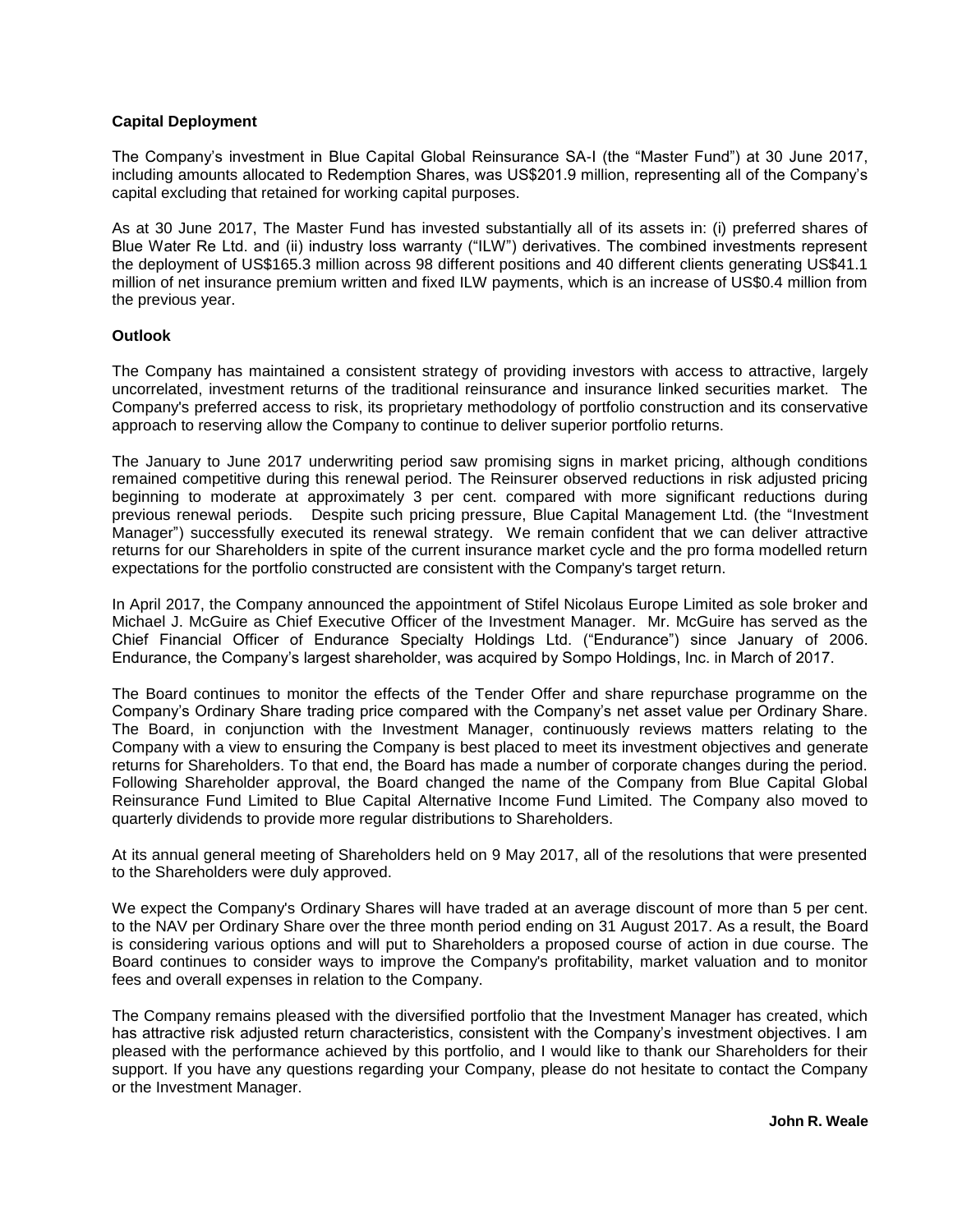Chairman 29 August 2017

# **INVESTMENT MANAGER'S REPORT**

The Company continues to benefit from a strong reception from insurance brokers and clients. The Company has successfully targeted heavily regulated regional insurance companies who purchase traditional reinsurance programmes. These companies, in the Investment Manager's opinion, tend to be more persistent buyers of reinsurance and generally have a superior risk adjusted expected return. The Investment Manager views each of these relationships as the basis for a longer-term relationship which we hope to grow over time, subject to satisfactory terms and conditions.

The Company focuses on traditional reinsurance, which provides customised protection to insurance clients in bespoke indemnity programmes. Traditional reinsurance, which is most commonly provided in the rated (as opposed to collateralised) reinsurance market, represents the bulk of the more than \$375 billion of limits purchased annually. The advantage of establishing relationships with longer-term reinsurance buyers is that consistency of counterparties, service quality and claims-paying history are important considerations for these buyers of reinsurance.

### **Loss Events Impacting the Company**

The first half of 2017 was characterized by a relatively low level of insured losses from large natural catastrophes. The most significant event was Cyclone Debbie which struck the Queensland coast as a Category 4 storm in late March 2017. It has also been an active first half within the United States due to a high frequency of tornado and hail events. The Company employed its normal post-event procedures to estimate the losses from Cyclone Debbie and other events and determined the losses did not have a material impact on the Company.

On 25 August 2017, Hurricane Harvey made landfall near Corpus Christi, Texas as a Category 4 hurricane with winds of 130 miles per hour followed by substantial rainfall and flooding. The Investment Manager has now commenced its normal post-event procedures to estimate any loss to the Company from Hurricane Harvey, and continues to monitor this event for potential material impact to the Company.

# **Portfolio Overview**

| Portfolio Overview as of June 30, 2017 |               |                                 |               |  |  |  |  |  |
|----------------------------------------|---------------|---------------------------------|---------------|--|--|--|--|--|
| <b>Investment Type</b>                 | $\frac{9}{6}$ | Occurrence Type                 | $\frac{9}{6}$ |  |  |  |  |  |
| Quota Share Retrocessional             | 35%           | Property Cat - First Event      | 73%           |  |  |  |  |  |
| <b>Indemnity Reinsurance</b>           | 31%           | Property Cat - Subsequent Event | 7%            |  |  |  |  |  |
| <b>Indemnity Retrocession</b>          | 16%           | Property Cat - Aggregate        | 2%            |  |  |  |  |  |
| <b>Industry Loss Warranties</b>        | 4%            | ILW - Subsequent Event          | 3%            |  |  |  |  |  |
| Retrocessional Hedging                 | 2%            | Retrocessional Hedging          | 2%            |  |  |  |  |  |
| Other Non-Property Catastrophe         | $0\%$         | <b>ILW</b> - First Event        | 1%            |  |  |  |  |  |
| Catastrophe Bond                       | 0%            | ILW - Aggregate                 | 0%            |  |  |  |  |  |
| Cash for Deployment                    | 2%            | Cash for Deployment             | 2%            |  |  |  |  |  |
| Non-deployable cash*                   | 10%           | Non-deployable cash*            | 10%           |  |  |  |  |  |

| FUILIUIIU OVEI VIEW AS UI JUITE 30. ZUTT |               |                                 |               |                           |                       |
|------------------------------------------|---------------|---------------------------------|---------------|---------------------------|-----------------------|
| Investment Type                          | $\frac{9}{6}$ | Occurrence Type                 | $\frac{9}{6}$ | Geography                 | $\frac{\%}{\sqrt{2}}$ |
| Quota Share Retrocessional               | 35%           | Property Cat - First Event      | 73%           | Int'l Global/Pan Regional | 49%                   |
| <b>Indemnity Reinsurance</b>             | 31%           | Property Cat - Subsequent Event | 7%            | U.S. Single State         | 25%                   |
| <b>Indemnity Retrocession</b>            | 16%           | Property Cat - Aggregate        | 2%            | U.S. Nationwide           | 5%                    |
| <b>Industry Loss Warranties</b>          | 4%            | ILW - Subsequent Event          | 3%            | U.S. Regional             | 9%                    |
| Retrocessional Hedging                   | 2%            | <b>Retrocessional Hedging</b>   | 2%            | Int'l Regional            | 0%                    |
| Other Non-Property Catastrophe           | 0%            | ILW - First Event               | 1%            | Cash for Deployment       | $2\%$                 |
| Catastrophe Bond                         | $0\%$         | ILW - Aggregate                 | 0%            | Non-deployable cash*      | 10%                   |
| Cash for Deployment                      | 2%            | Cash for Deployment             | 2%            |                           |                       |
| Non-denlovable cash*                     | 10%           | Non-deplovable cash*            | 10%           |                           |                       |

| Geography                 |     |
|---------------------------|-----|
| Int'l Global/Pan Regional | 49% |
| U.S. Single State         | 25% |
| U.S. Nationwide           | 5%  |
| U.S. Regional             | 9%  |
| Int'l Regional            | 0%  |
| Cash for Deployment       | 2%  |
| Non-deployable cash*      | 10% |

\*Consists of cash held for future expenses, share repurchases and dividend payments.

# **DIRECTORS' REPORT**

**30 June 2017**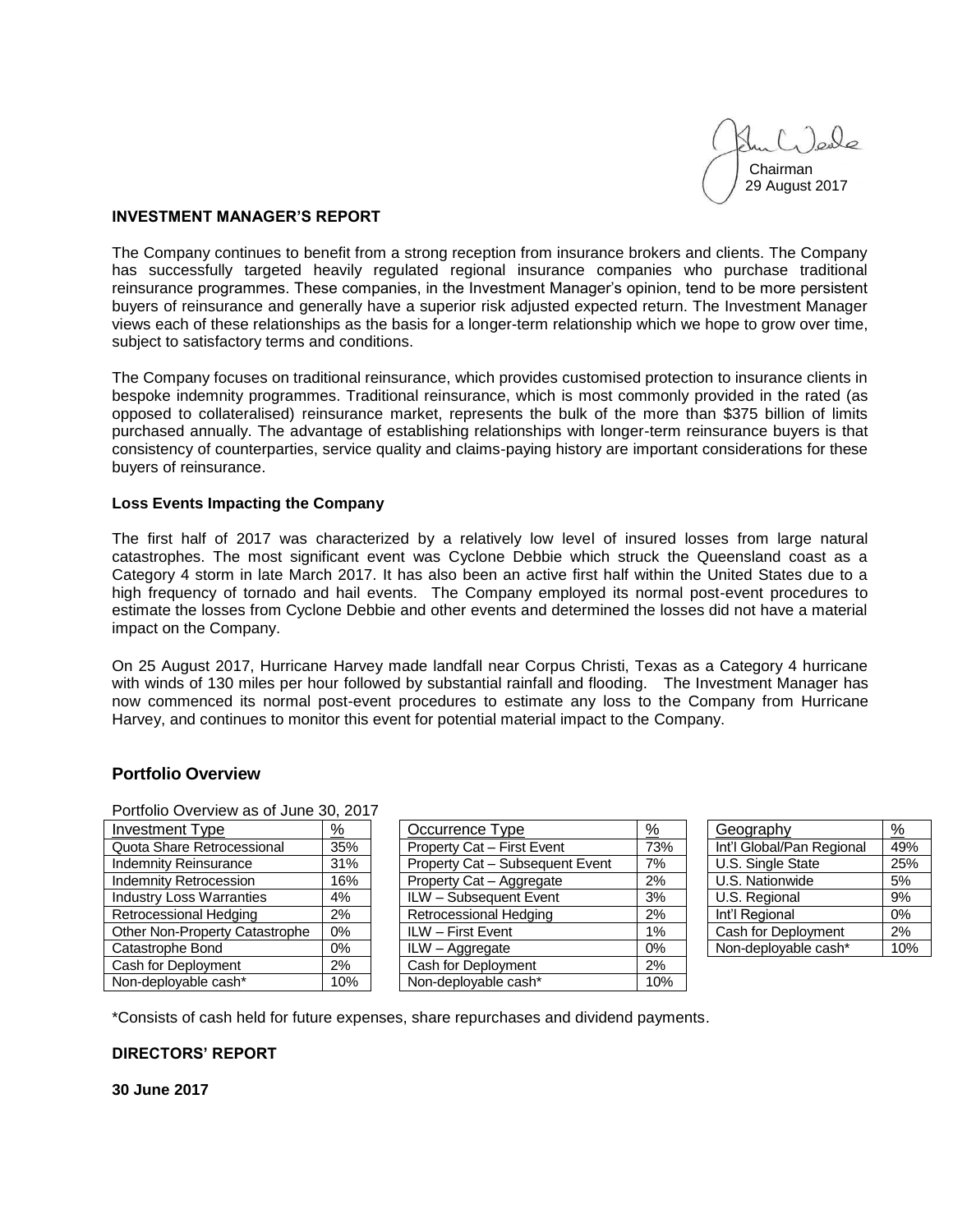The Directors present their report and the unaudited financial statements of the Company for the half-year period ended 30 June 2017.

# **Principal Activity**

The Company was incorporated with limited liability in Bermuda as a closed-ended mutual fund company on 8 October 2012. The Ordinary Shares were listed on the SFS and admitted to trading on the London Stock Exchange, with a secondary listing on the BSX, on 6 December 2012.

# **Investment Objective and Policy**

The Company seeks to achieve its investment objective by investing all of its assets (other than cash or near cash pending distribution to Shareholders or investment in the Master Fund or any funds required for shortterm working capital purposes) in the Master Fund. The Master Fund invests in a diversified portfolio of fully collateralised reinsurance-linked contracts and other investments carrying exposures to insured catastrophe event risks.

The Company's published investment policy is consistent with that of the Master Fund. Blue Water Master Fund Ltd. has agreed pursuant to the control agreement that it will not amend the Master Fund's investment policy without the consent of the Company. Any material change to the investment policy of the Company will be made only with the approval of Shareholders.

The Company may not borrow for investment purposes. However, borrowings may be used for the purposes of funding repurchases of Ordinary Shares or managing other working capital requirements. In each of these circumstances, the Company is limited to borrowing an amount equivalent to a maximum of 20 per cent. of its NAV at the time of draw down.

On 16 May 2016, the Company entered into a credit facility (the "2016 Credit Facility") with Endurance Investment Holdings Ltd. (the "Lender"), a wholly-owned subsidiary of Endurance. The 2016 Credit Facility provides the Company with an unsecured \$20.0 million revolving credit facility for working capital and general corporate purposes and expires on 30 September 2018. The 2016 Credit Facility replaces the 364-day \$20.0 million revolving credit facility which expired on 12 May 2016. Borrowings under the 2016 Credit Facility bear interest, set at the time of the borrowing, at a rate equal to the applicable LIBOR rate plus 150 basis points. The 2016 Credit Facility contains covenants that limit the Company's ability, among other things, to grant liens on its assets, sell assets, merge or consolidate, or incur debt. If the Company fails to comply with any of these covenants, the Lender could revoke the facility and exercise remedies against the Company. As of 30 June 2017, the Company was in compliance with all of its respective covenants associated with the 2016 Credit Facility. There were no borrowings from the 2016 Credit Facility as of 30 June 2017.

# **Principal Risks and Uncertainties**

The Board regularly reviews the principal risks facing the Company and, for the purposes of this Half Yearly Report, has carried out an assessment of the principal risks facing the Company, including those that would threaten its business model, future performance, solvency or liquidity. The Investment Manager maintains risk management systems to manage risks the Company faces. Key risks relating to the Company's portfolio and borrowing are managed by the Investment Manager applying Endurance's proprietary risk modeling approaches, various third-party vendor models and underwriting judgment, and by application of the Company's investment policy and restrictions.

The Board considers the following to be the principal risks facing the Company:

# *Institutional Credit Risk*

In the event of the insolvency of the institutions, including brokerage firms, banks and custodians, with which the Master Fund and the Reinsurer may do business, or to which assets have been entrusted, the Master Fund and the Reinsurer may be temporarily or permanently deprived of the assets held by or entrusted to that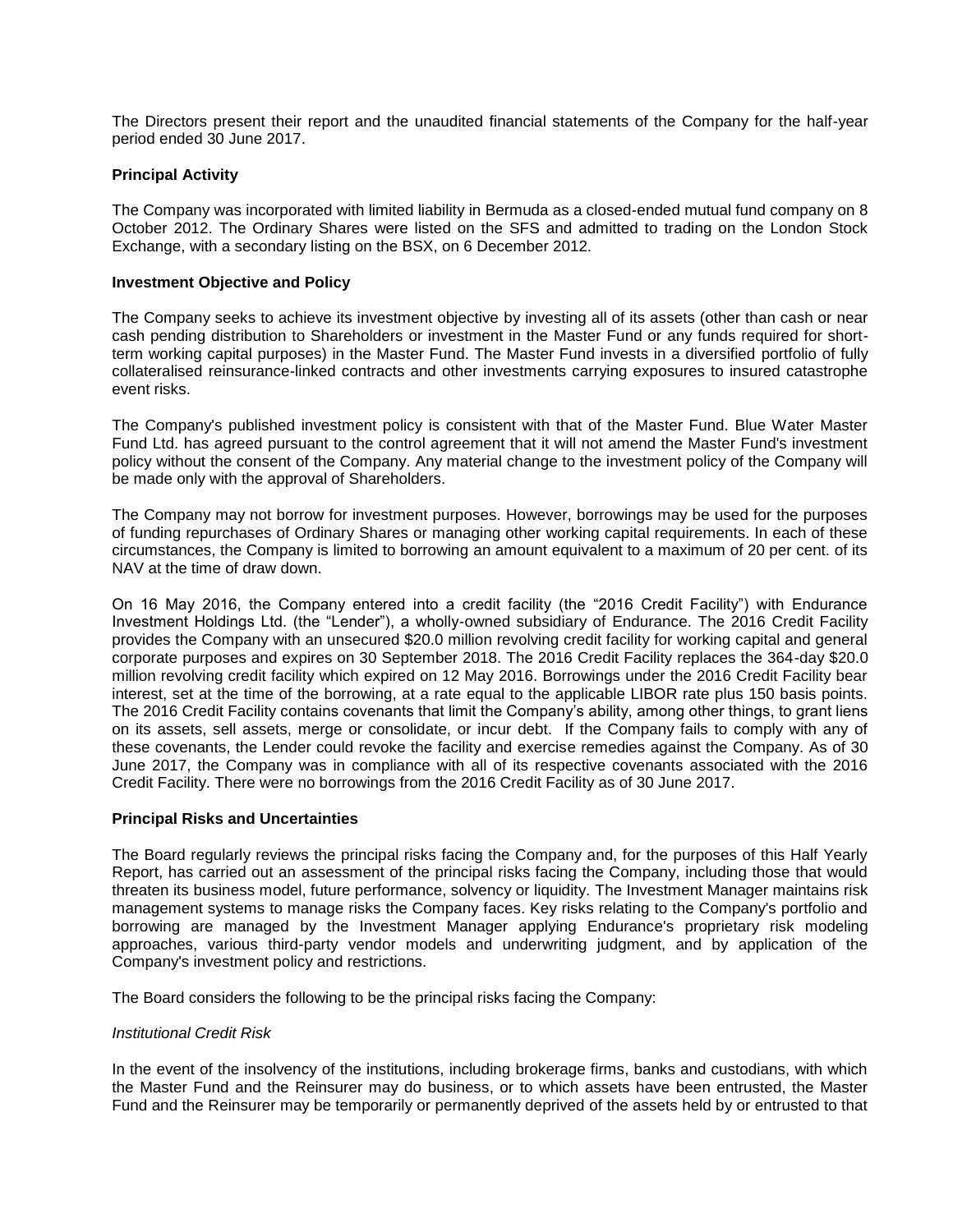institution, which will affect the performance of the Master Fund and the Reinsurer and, in turn, the performance of the Company.

For example, the Reinsurer may pay amounts owed on claims under fully collateralised reinsurance-linked contracts entered into in respect of the Master Fund to reinsurance brokers, and these brokers, in turn, may pay these amounts over to the ceding companies that have reinsured a portion of their liabilities with the Reinsurer. In some jurisdictions, if a broker fails to make such a payment, the Reinsurer might remain liable to the ceding company for the deficiency. Conversely, in certain jurisdictions when the ceding company pays premiums in respect of reinsurance contracts to reinsurance brokers for payment over to the Reinsurer, these premiums are considered to have been paid and the ceding company will no longer be liable to the Reinsurer for those amounts, whether or not the Reinsurer has actually received the premiums. Consequently, consistent with industry practice, the Reinsurer assumes a degree of credit risk associated with brokers.

Furthermore, while the Master Fund invests predominantly in fully-collateralised reinsurance-linked contracts by subscribing for preference shares issued by the Reinsurer, it may, in accordance with its investment policy and when the Investment Manager identifies suitable investment opportunities, also invest in other reinsurance-linked investments and such investments may form a material part of its investment portfolio from time to time. Where the Master Fund invests in certain Insurance-Linked Instruments, a broker may trade with an exchange as a principal on behalf of the Master Fund, in a "debtor/creditor" relationship, unlike other clearing broker relationships where the broker is merely a facilitator of the transaction. That broker could, therefore, have title to all of the assets of the Master Fund (for example, the transactions which the broker has entered as principal as well as the margin payments that the Master Fund provides). In the event of the broker's insolvency, the transactions which the broker has entered into as principal could default and the Master Fund's assets could become part of the insolvent broker's estate, resulting in the Master Fund's rights being limited to that of an unsecured creditor.

### *Illiquidity of Insurance-Linked Instruments*

Insurance-Linked Instruments have a limited or, in some cases, no secondary market. Fully collateralised reinsurance-linked contracts of the type that the Reinsurer enters into in respect of the Master Fund typically cover annual periods. Cat Bonds and investments in sidecars may have market quotes, but the trading volume may be low and pricing correspondingly ineffective. ILWs have even less liquidity and pricing transparency, and bilateral insurance contracts currently have no secondary market.

The liquidity of Insurance-Linked Instruments may also be affected by a number of other factors, such as whether a covered event has occurred or whether a catastrophe season has passed. It is anticipated that the Master Fund and/or the Reinsurer will retain their respective exposures for the duration of the Insurance-Linked Instruments, gradually recognising income as the likelihood of a covered event occurring in respect of one or more Insurance-Linked Instruments.

While these Insurance-Linked Instruments generally can be sold at a price, they are largely "buy and hold" instruments, and it may require substantial time to enter into or exit a position and the amount that could be recognised upon liquidation may be materially less than its theoretical fair value. Consequently, the Master Fund may need to realise assets at below fair value and the Master Fund may need to borrow to meet its financing needs, each of which will have an impact on the returns to Shareholders. Further, the illiquidity of Insurance-Linked Instruments means that the Master Fund's portfolio is more likely to be mis-valued as the valuation ascribed to an Insurance-Linked Instrument may differ significantly from the price at which it may ultimately be realised. In turn, any mis-valuation is likely to have an impact on the trading price of the Ordinary Shares, which may be adverse to Shareholders, as well as on the fees based on such valuations.

### *Portfolio invested in Insurance-Linked Instruments*

The Master Fund predominantly invests in a diversified portfolio of fully collateralised reinsurance-linked contracts, through preference shares issued by the Reinsurer, but also invests in other investments carrying exposures to insured catastrophe event risks, such as ILWs and Cat Bonds. The Master Fund's portfolio is therefore concentrated in Insurance-Linked Instruments. Insurance-Linked Instruments are particularly exposed to sudden substantial or total loss due to, among other things, natural catastrophes or other covered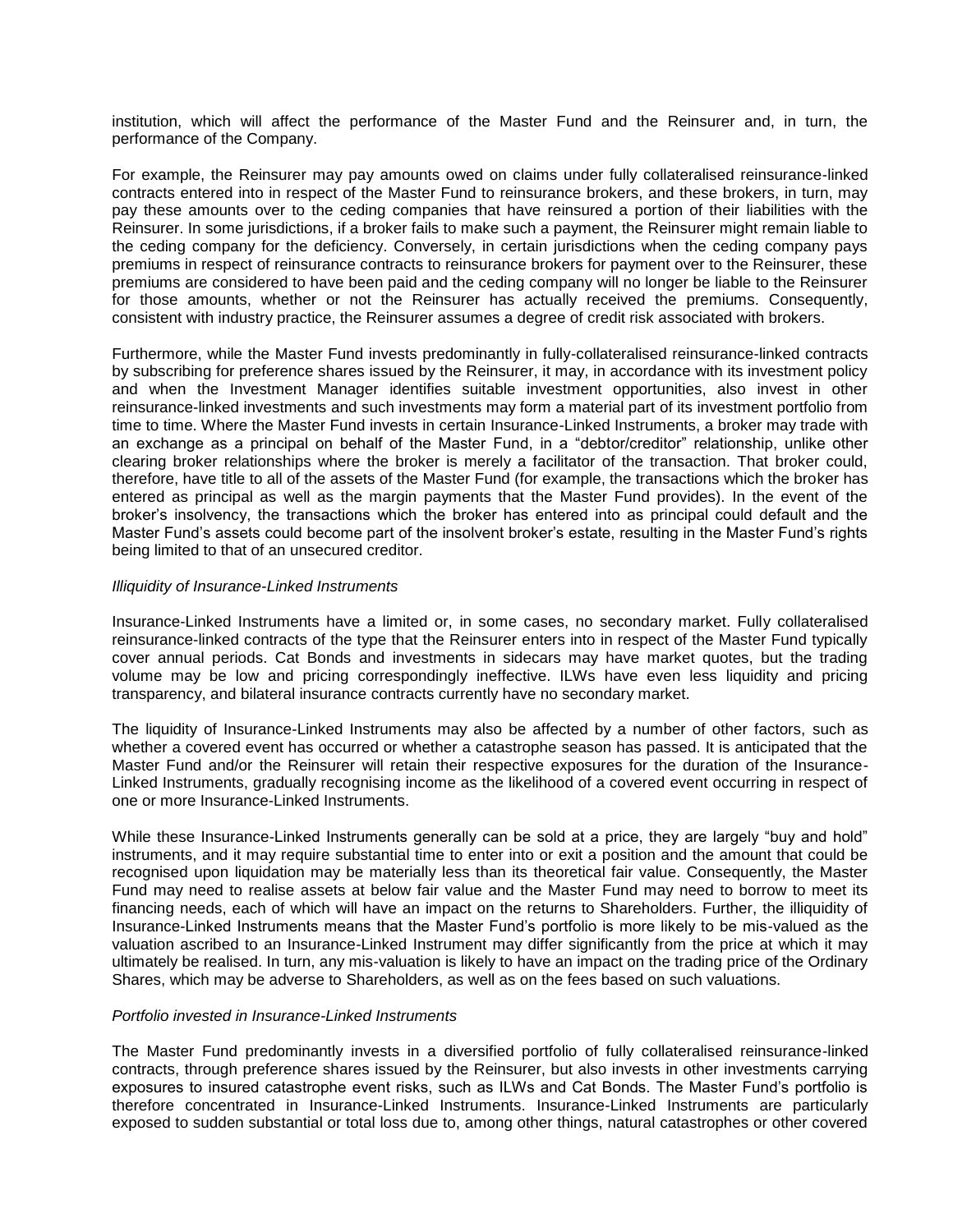risks, which together with other factors, can cause sudden and significant price movements in Insurance-Linked Instruments. The Master Fund's, and hence the Company's, portfolio is more exposed to such risks, than it would be if it were diversified across other asset classes in addition to Insurance-Linked Instruments.

### *Currency Risk*

The Master Fund's and the Reinsurer's functional currency is the US dollar, but a portion of their respective businesses will receive premiums and hold collateral in currencies other than US dollars. The Master Fund and the Reinsurer may use currency hedges for balances held in non-US currencies. Therefore, they can choose (but are not obliged) to manage currency fluctuation exposure. The Master Fund and the Reinsurer may experience foreign exchange losses to the extent their respective foreign currency exposure is not hedged, which in turn would adversely affect their respective financial condition and that of the Company.

### *Counterparty Risk; Counterparty Credit Risk*

Where the Master Fund invests other than in fully collateralised reinsurance-linked contracts, a number of the investment techniques that may be utilised by the Master Fund, and a number of markets in which the Master Fund may invest, will expose it to counterparty risk, which is the risk that arises due to uncertainty in a counterparty's ability to meet its obligations. Non-performance by counterparties for financial or other reasons could expose the Master Fund, and therefore Shareholders, to losses.

# **GOING CONCERN STATUS**

In accordance with the Financial Reporting Council's guidance on going concern and liquidity risk issued in October 2009, the Board of Directors has reviewed the Company's ability to continue as a going concern.

The Company's assets consist of cash and a diverse portfolio of fully collateralised reinsurance-linked contracts (held indirectly through investments in preference shares of the Reinsurer) and other Insurance-Linked Instruments. The Board has considered the Company's assets and reviewed forecasts and has determined that the Company has sufficient financial resources to continue as a going concern. Accordingly, the Directors have adopted the going concern basis in preparing the financial statements for the six month period ended 30 June 2017.

# **DIRECTORS' RESPONSIBILITY STATEMENT**

The Directors are responsible for preparing the Half Yearly Report in accordance with applicable law and regulations. The Directors confirm that, to the best of their knowledge:

1. The condensed set of financial statements contained within the Half Yearly Report has been prepared in accordance with the applicable accounting standards and gives a true and fair view of the assets, liabilities, financial position and profit or loss of the Company.

2. The Chairman's Statement, the Investment Manager's Report, the Directors' Report and the notes to the unaudited financial statements provides a fair review of the information required by rule 4.2.7R of the Disclosure Guidance and Transparency Rules (being an indication of important events that have occurred during the first six months of the financial year and their impact on the condensed set of financial statements and a description of the principal risks and uncertainties for the remaining six months of the financial year) and rule 4.2.8R (being related party transactions that have taken place since commencement of operations and that have materially affected the financial position of the Company during that period; and any changes in the related party transaction described in the last annual report that could do so).

The unaudited financial statements were approved by the Investment Manager and the Directors and available for issuance on 29 August 2017. Subsequent events have been evaluated through this date.

Signed by John R. Weale for and on behalf of the Board of Directors on this 29<sup>th</sup> day of August 2017: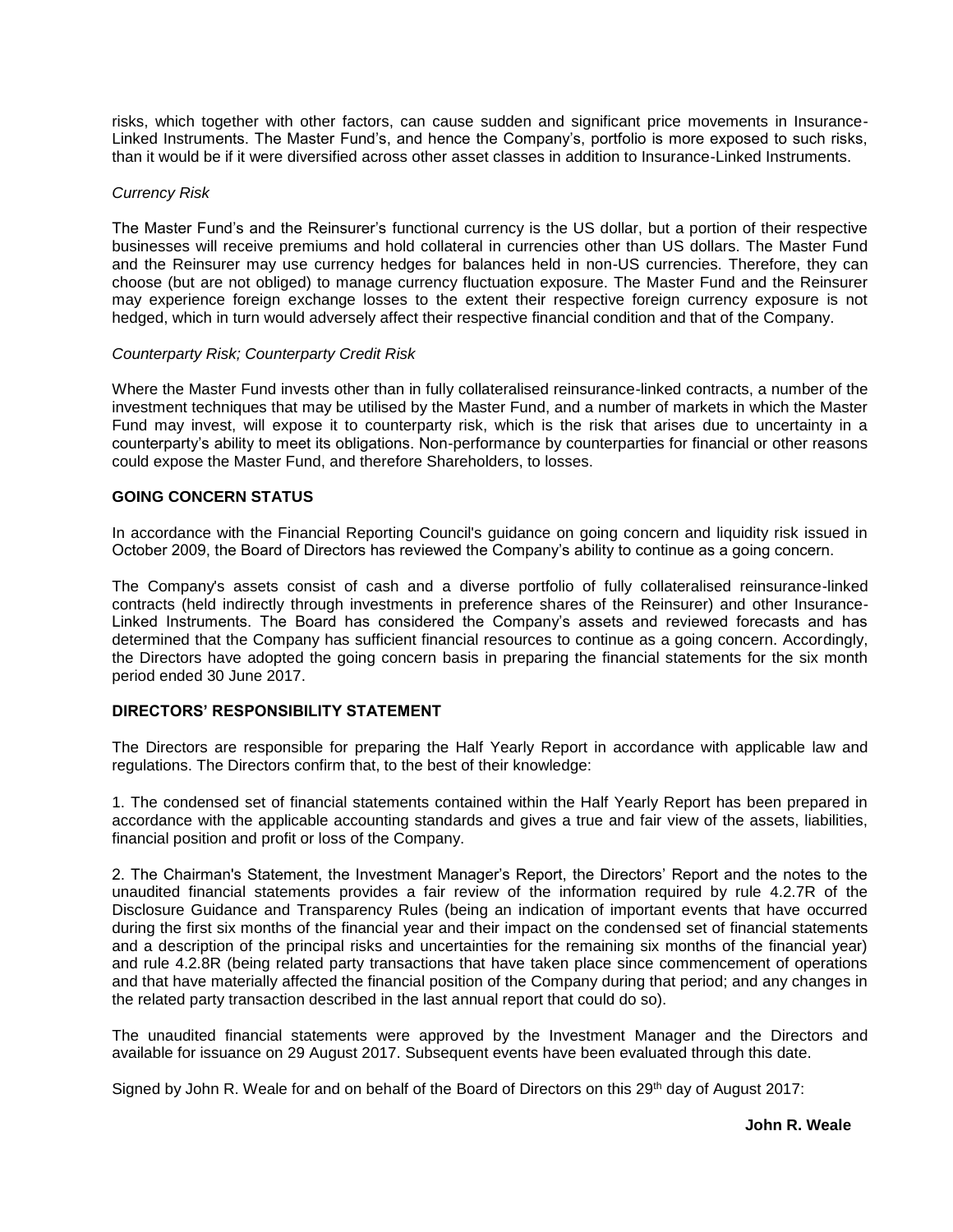$(.)$ eale Chairman 29 August 2017

# **BLUE CAPITAL ALTERNATIVE INCOME FUND LIMITED**

Unaudited Statements of Assets and Liabilities

(expressed in thousands of U.S. dollars, except shares and per share amounts)

|                                                                                                                           | <b>Unaudited</b><br>30 June<br>2017 |     | <b>Unaudited</b><br>30 June<br>2016 | <b>Audited</b><br>31 December<br>2016 |
|---------------------------------------------------------------------------------------------------------------------------|-------------------------------------|-----|-------------------------------------|---------------------------------------|
| <b>Assets</b><br>Investments in Master Fund at fair value (cost 30 June<br>2017 - \$139,638; 30 June 2016 - \$164,730; 31 |                                     |     |                                     |                                       |
| December 2016 - \$155,467)                                                                                                | \$<br>201933 \$                     |     | ZДY                                 | \$<br>221,283                         |
| Cash and cash equivalents<br>Amounts due from related parties (Note 6)                                                    | 5,274                               |     | 4,706<br>1,202                      | 5,482                                 |
| Other assets                                                                                                              | 116                                 |     | 115                                 | 158                                   |
| <b>Total assets</b>                                                                                                       | 207,323                             |     | 222,230                             | 226,923                               |
| Liabilities<br>Proceeds from the redemption of investments received<br>in advance<br>Share repurchase payable             | 53                                  |     | 6,000                               |                                       |
| Accrued expenses and other liabilities                                                                                    | 173                                 |     | 125                                 | 64                                    |
|                                                                                                                           |                                     |     |                                     |                                       |
| <b>Total liabilities</b>                                                                                                  | 226                                 |     | 6,125                               | 64                                    |
| <b>Net assets</b>                                                                                                         | \$<br>207,097                       | \$. | 216,105                             | \$<br>226,859                         |
| <b>Ordinary Shares in issue</b>                                                                                           | 177,798,523                         |     | 198,783,914                         | 178,698,523                           |
| Net asset value per Ordinary Share                                                                                        | 1.1134                              | -\$ | П                                   | 1.1434                                |
| <b>Redemption Shares in issue</b>                                                                                         | 8,183,916                           |     |                                     | 19,855,391                            |
| Net asset value per Redemption Share                                                                                      | \$<br>$1.1174$ \$                   |     |                                     | \$<br>1.1351                          |

*See accompanying notes to the Unaudited Financial Statements*

# **BLUE CAPITAL ALTERNATIVE INCOME FUND LIMITED** Unaudited Statements of Operations

(expressed in thousands of U.S. dollars)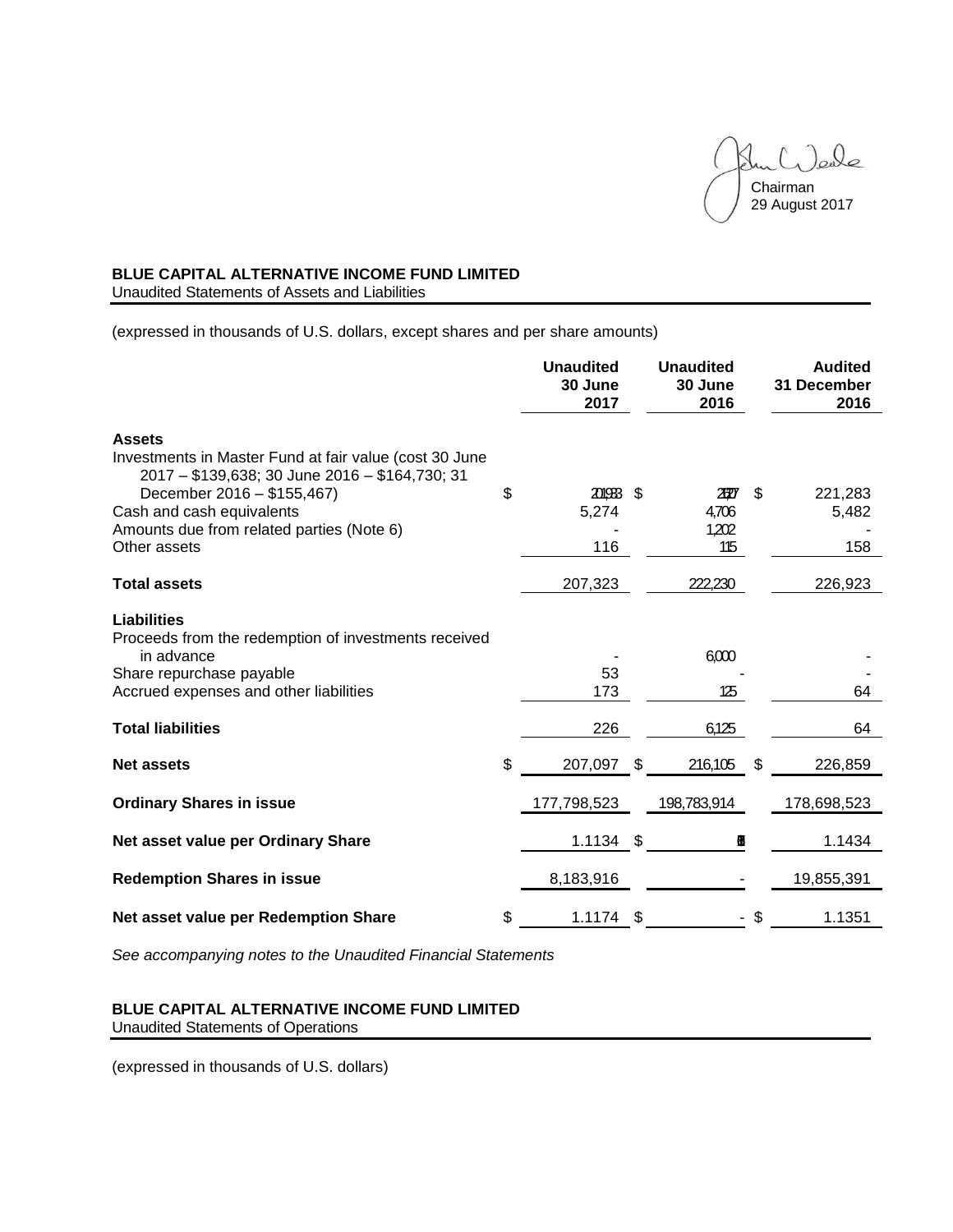|                                                                                                                                                                                                         | <b>Unaudited</b><br>For the six<br>month period<br>ended<br>30 June 2017 | <b>Unaudited</b><br>For the six<br>month<br>period ended<br>30 June<br>2016 | <b>Audited</b><br>For the year<br>ended 31<br><b>December</b><br>2016 |
|---------------------------------------------------------------------------------------------------------------------------------------------------------------------------------------------------------|--------------------------------------------------------------------------|-----------------------------------------------------------------------------|-----------------------------------------------------------------------|
| Net investment loss allocated from<br><b>Master Fund</b>                                                                                                                                                | \$<br>$(1,681)$ \$                                                       | $(1,692)$ \$                                                                | (4,267)                                                               |
| <b>Expenses</b><br>Professional fees<br>Other fees<br><b>Administration fees</b>                                                                                                                        | (434)<br>(29)<br>(29)                                                    | (376)<br>(105)<br>(34)                                                      | (895)<br>(93)<br>(69)                                                 |
| Total expenses                                                                                                                                                                                          | (492)                                                                    | (515)                                                                       | (1,057)                                                               |
| <b>Net investment loss</b>                                                                                                                                                                              | (2, 173)                                                                 | (2,207)                                                                     | (5, 324)                                                              |
| Realized and unrealized gain on investments<br>allocated from Master Fund:<br>Net realized gain on investments in securities<br>Net change in unrealized (depreciation) on<br>investments in securities | 20,640<br>(15, 309)                                                      | 28,203<br>(26, 334)                                                         | 29,182<br>(6,662)                                                     |
| Net gain on investments                                                                                                                                                                                 | 5,331                                                                    | 1,869                                                                       | 22,520                                                                |
| Net increase (decrease) in net assets resulting<br>from operations                                                                                                                                      | \$<br>3,158                                                              | \$<br>(338)                                                                 | \$<br>17,196                                                          |

*See accompanying notes to the Unaudited Financial Statements*

# **BLUE CAPITAL ALTERNATIVE INCOME FUND LIMITED**

Unaudited Statements of Changes in Net Assets

(expressed in thousands of U.S. dollars)

|                                                                                              | Unaudited<br>For the six<br>month period<br>ended<br>30 June 2017 | <b>Unaudited</b><br>For the six<br>month<br>period ended<br>30 June<br>2016 | Audited<br>For the year<br>ended 31<br><b>December</b><br>2016 |
|----------------------------------------------------------------------------------------------|-------------------------------------------------------------------|-----------------------------------------------------------------------------|----------------------------------------------------------------|
| (Decrease) Increase in net assets                                                            |                                                                   |                                                                             |                                                                |
| <b>From operations</b>                                                                       |                                                                   |                                                                             |                                                                |
| Net investment loss                                                                          | \$<br>$(2, 173)$ \$                                               | $(2,207)$ \$                                                                | (5, 324)                                                       |
| Net realized gain on investments in securities<br>Net change in unrealized (depreciation) on | 20.640                                                            | 28.203                                                                      | 29.182                                                         |
| investments in securities                                                                    | (15,309)                                                          | (26,334)                                                                    | (6,662)                                                        |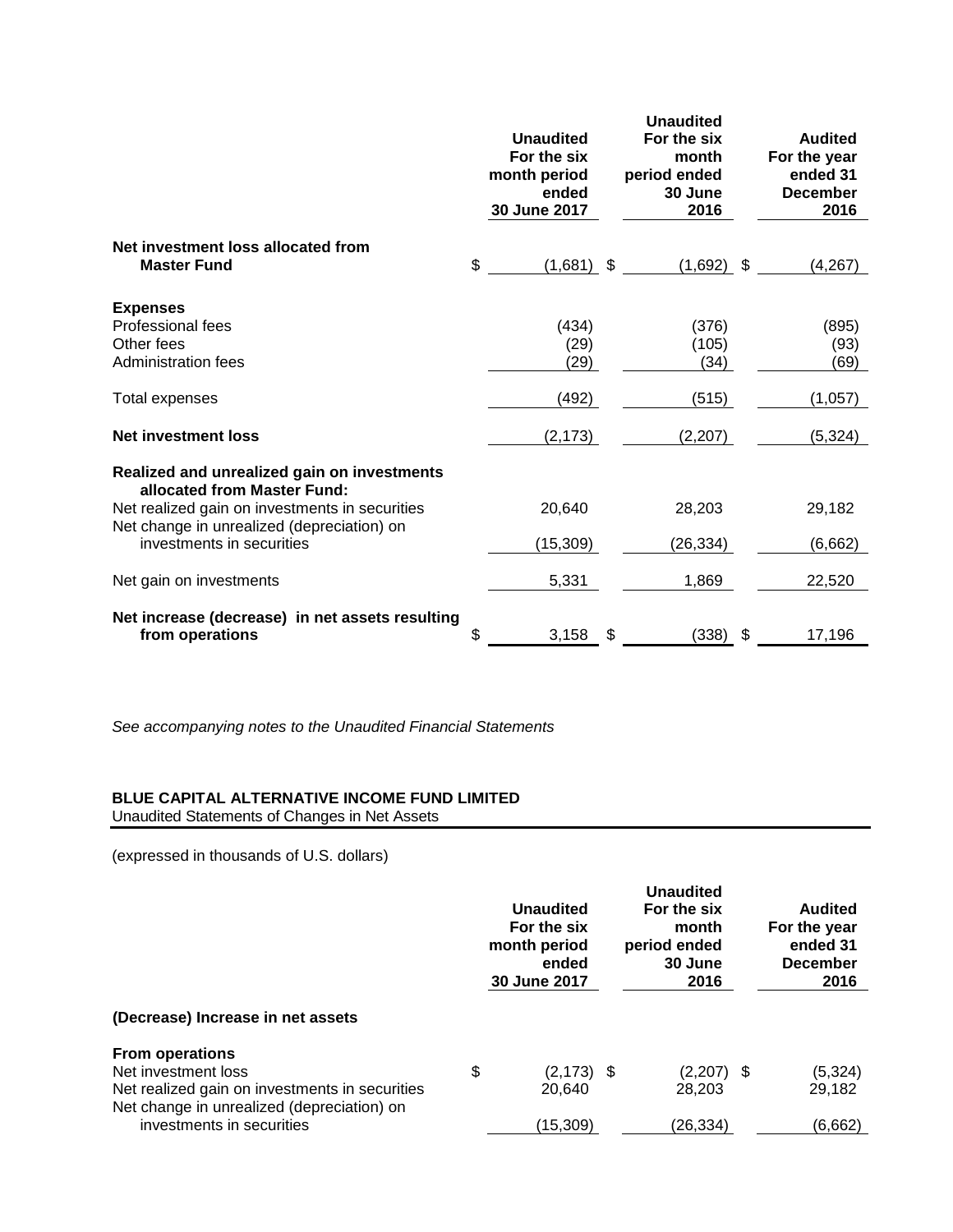| Net increase (decrease) in net assets resulting<br>from operations                                                                                     | 3,158                         | (338)                  |     | 17,196             |
|--------------------------------------------------------------------------------------------------------------------------------------------------------|-------------------------------|------------------------|-----|--------------------|
| From capital share transactions<br>Issuance of shares<br>Share repurchases of ordinary shares<br>Redemption of redemption shares<br>Dividends declared | (935)<br>(13,139)<br>(8, 846) | 4<br>(326)<br>(6, 571) |     | (555)<br>(13, 118) |
| Net decrease in net assets resulting from capital<br>transactions                                                                                      | (22,920)                      | (6,893)                |     | (13,673)           |
| (Decrease) Increase in net assets                                                                                                                      | (19, 762)                     | (7,231)                |     | 3,523              |
| Net assets - Beginning of period                                                                                                                       | 226,859                       | 223,336                |     | 223,336            |
| Net assets - End of period                                                                                                                             | \$<br>207.097                 | 216,105                | \$. | 226,859            |

*See accompanying notes to the Unaudited Financial Statements*

# **BLUE CAPITAL ALTERNATIVE INCOME FUND LIMITED**

Unaudited Statements of Cash Flows

(expressed in thousands of U.S. dollars)

|                                                                                        |    | <b>Unaudited</b><br>For the six<br>month period<br>ended<br>30 June 2017 |  | <b>Unaudited</b><br>For the six<br>month period<br>ended<br>30 June<br>2016 | <b>Audited</b><br>For the year<br>ended 31<br><b>December</b><br>2016 |
|----------------------------------------------------------------------------------------|----|--------------------------------------------------------------------------|--|-----------------------------------------------------------------------------|-----------------------------------------------------------------------|
| Cash flows from operating activities                                                   |    |                                                                          |  |                                                                             |                                                                       |
| Net increase (decrease) in net assets resulting<br>from                                |    |                                                                          |  |                                                                             |                                                                       |
| operations                                                                             | \$ | $3,158$ \$                                                               |  | $(338)$ \$                                                                  | 17,196                                                                |
| Adjustments to reconcile to net cash and cash<br>equivalents provided by operations:   |    |                                                                          |  |                                                                             |                                                                       |
| Proceeds from sales (purchases) of                                                     |    |                                                                          |  |                                                                             |                                                                       |
| investments in Master Fund and net                                                     |    |                                                                          |  |                                                                             |                                                                       |
| investment loss, net realized gain on<br>investments in securities and net change      |    |                                                                          |  |                                                                             |                                                                       |
| in unrealized appreciation on investments                                              |    |                                                                          |  |                                                                             |                                                                       |
| in securities allocated from Master Fund                                               |    | 19,350                                                                   |  | 19,073                                                                      | 7,997                                                                 |
| Net change in other assets and liabilities:<br>(Increase) decrease in amounts due from |    |                                                                          |  |                                                                             |                                                                       |
| related parties                                                                        |    |                                                                          |  | (1,202)                                                                     |                                                                       |
| Decrease in other assets                                                               |    | 42                                                                       |  | 59                                                                          | 16                                                                    |
| Increase (decrease) in accrued expenses                                                |    |                                                                          |  |                                                                             |                                                                       |
| and other liabilities                                                                  |    | 109                                                                      |  | (9)                                                                         | (70)                                                                  |
| Net cash provided by operating activities                                              |    | 22,659                                                                   |  | 17,583                                                                      | 25,139                                                                |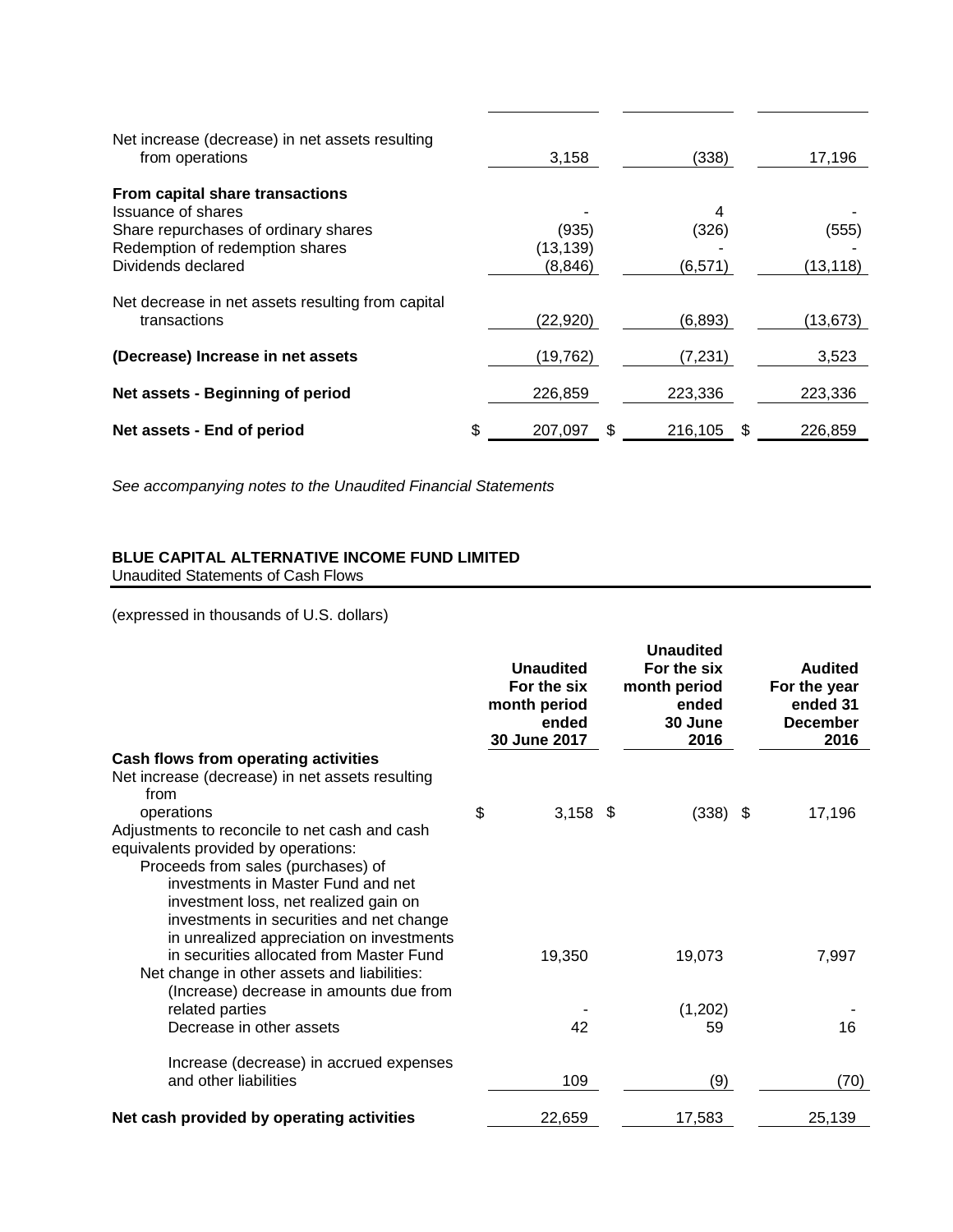| Cash flows from financing activities                    |             |          |    |           |
|---------------------------------------------------------|-------------|----------|----|-----------|
| Repayments to credit facility                           |             | (6,000)  |    | (6,000)   |
| Share repurchases of ordinary shares                    | (882)       | (326)    |    | (555)     |
| Redemption of redemption shares                         | (13,139)    |          |    |           |
| Dividends paid                                          | (8, 846)    | (6, 567) |    | (13, 118) |
| Net cash used in financing activities                   | (22, 867)   | (12,893) |    | (19,673)  |
| Net (decrease) increase in cash and cash<br>equivalents | (208)       | 4.690    |    | 5,466     |
| Cash and cash equivalents - Beginning of<br>period      | 5,482       | 16       |    | 16        |
| Cash and cash equivalents - End of period               | \$<br>5,274 | 4.706    | -S | 5,482     |

*See accompanying notes to the Unaudited Financial Statements*

# **BLUE CAPITAL ALTERNATIVE INCOME FUND LIMITED**

Unaudited Notes to the Financial Statements 30 June 2017

(expressed in thousands of U.S. dollars, except shares and per share amounts)

### **1. Nature of operations**

Blue Capital Alternative Income Fund Limited, formerly Blue Capital Global Reinsurance Fund Limited, (the "Company") is a closed-ended exempted mutual fund company of unlimited duration incorporated under the laws of Bermuda on 8 October 2012 which commenced operations on 6 December 2012. The Company invests substantially all of its assets through a "master/feeder" structure in Blue Capital Global Reinsurance SA-I (the "Master Fund"). The Master Fund is a segregated account of Blue Water Master Fund Ltd., a mutual fund company incorporated under the laws of Bermuda on 12 December 2011, and registered as a segregated account company under the Segregated Accounts Company Act 2000. The investment objective of the Company is to generate attractive returns from a sustainable annual dividend yield and longer-term capital growth through its investment in the Master Fund. The Company is the only investor in the Master Fund.

The Company's shares are admitted to trading on the Specialist Fund Segment of the London Stock Exchange's main market (symbol BCAI LN) (formerly BCGR LN). The Company's shares are listed on the Bermuda Stock Exchange (symbol BCAI BH) (formerly BCGR BH).

The investment objective of the Master Fund is to generate attractive returns by investing in a diversified portfolio of fully collateralised reinsurance-linked instruments ("RLI") and other investments carrying exposures to insured catastrophe event risks. The Master Fund invests predominantly in fully collateralised RLIs through non-voting redeemable preference shares issued by Blue Water Re Ltd. (the "Reinsurer") which in turn writes reinsurance contracts with ceding companies. Each non-voting redeemable preference share of the Reinsurer corresponds to a specific reinsurance contract entered into by the Reinsurer. The Master Fund's investments in other reinsurance-linked investments which carry exposure to insured catastrophe event risks such as industry loss warranties, catastrophe bonds and other reinsurance-linked instruments are made directly by the Master Fund. The Investment Manager to the Master Fund is Blue Capital Management Ltd. (the "Investment Manager"). The Investment Manager is licensed in Bermuda to carry on investment business under the Investment Business Act 2003, as amended, and as an agent and Investment Manager under the Bermuda Insurance Act 1978. The Investment Manager is a wholly-owned subsidiary of Endurance Specialty Holdings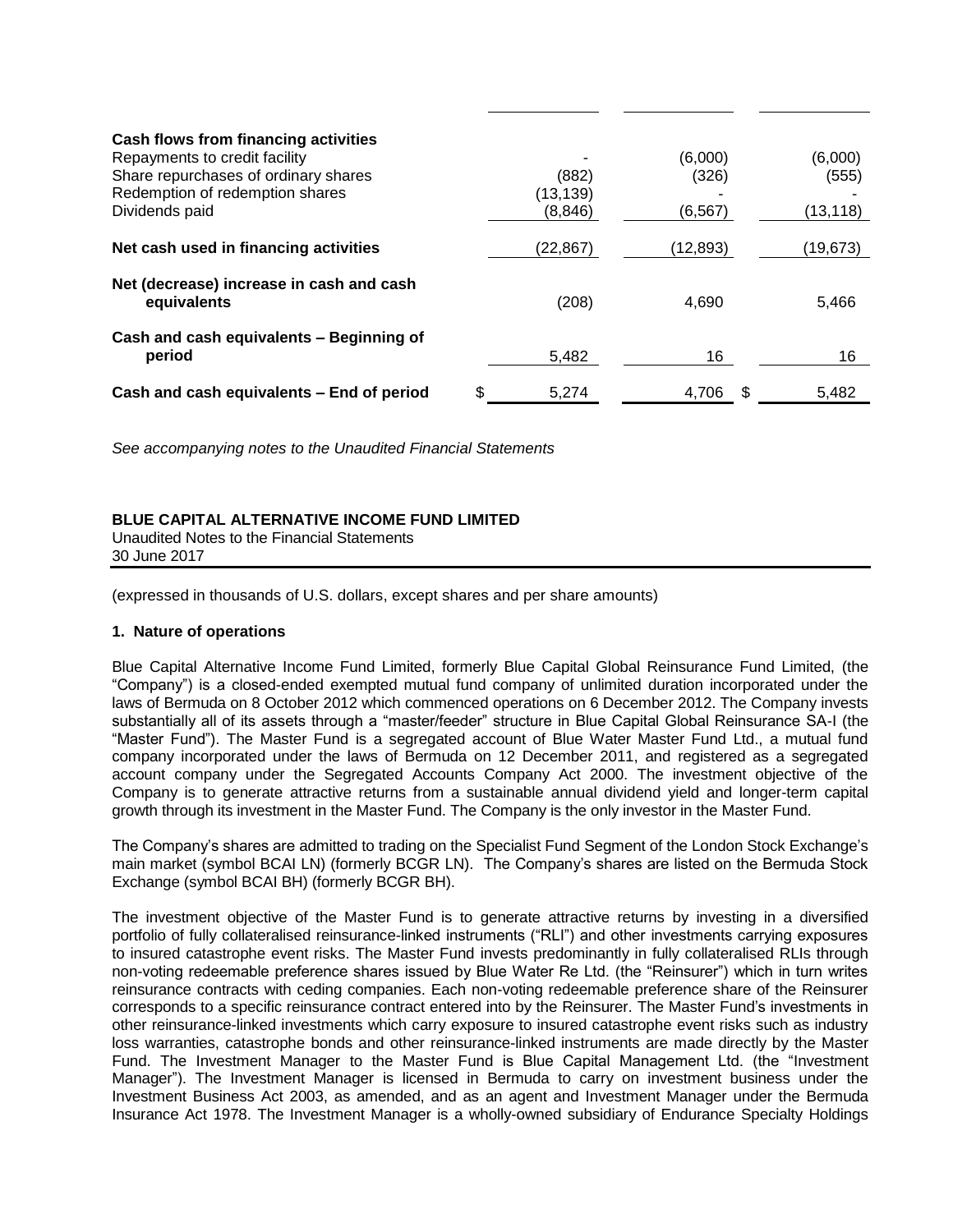Ltd. ("Endurance"), a recognized global specialty provider of property and casualty insurance and reinsurance whose ordinary shares were formerly listed on the New York Stock Exchange (symbol ENH). On 28 March 2017, Sompo Holdings, Inc. ("Sompo") completed its acquisition (the "Merger") of Endurance. Upon closing the Merger, Sompo became the ultimate parent holding company of the Investment Manager.

The Reinsurer is an exempted limited liability company incorporated on 12 December 2011 under the laws of Bermuda and is licensed by the Bermuda Monetary Authority as a special purpose insurer with an underwriting plan focused on fully collateralised reinsurance protection of the property catastrophe insurance and reinsurance market. The Investment Manager also acts as the Reinsurer's insurance manager and insurance agent.

# **2. Summary of significant accounting policies**

The financial statements have been prepared in accordance with accounting principles generally accepted in the United States of America ("US GAAP"). The Company is an investment company and is therefore applying the specialized accounting and reporting requirements of ASC Topic 946, *Financial Services – Investment Companies.*

# *Use of Estimates*

The preparation of financial statements in conformity with generally accepted accounting principles requires the Company to make estimates and assumptions that affect the reported amounts of assets and liabilities and disclosure of contingent assets and liabilities at the date of the financial statements and the reported amounts of revenues and expenses during the year/period. Actual results could differ from those estimates.

# *Investment in Master Fund*

The Company records its investment in the Master Fund at fair value, determined as the value of the net assets of the Master Fund.

# *Investment transactions*

The Company records its participation in the Master Fund's income, expenses, and realized and change in unrealized gains and losses within the Statements of Operations. The Company records its investment transactions on a trade date basis. Realized gains and losses on disposals of investments are calculated using the first-in, first-out (FIFO) method. In addition, the Company records its own income and expenses on the accrual basis of accounting.

# *Cash and cash equivalents*

Cash and cash equivalents include short-term, highly liquid investments, such as money market funds, that are readily convertible to known amounts of cash and have original maturities of three months or less.

# *Offering costs*

Offering costs are costs directly incurred in connection with the registration and distribution of the Company's shares at each capital raise and are recorded as a reduction in proceeds from the issuance of shares.

# **3. Fair value measurements**

In accordance with the authoritative guidance on fair value measurements and disclosures under US GAAP, the Company discloses the fair value of its investments in a hierarchy that prioritizes the inputs to valuation techniques used to measure the fair value. The hierarchy gives the highest priority to valuations based upon unadjusted quoted prices in active markets for identical assets or liabilities (Level 1 measurement) and the lowest priority to valuations based upon unobservable inputs that are significant to the valuation (Level 3 measurements). The guidance establishes three levels of the fair value hierarchy as follows:

- Level 1 Inputs that reflect unadjusted quoted prices in active markets for identical assets or liabilities that the Company has the ability to access at the measurement date;
- Level 2 Inputs other than quoted prices that are observable for the asset or liability either directly or indirectly, including inputs in markets that are not considered to be active; and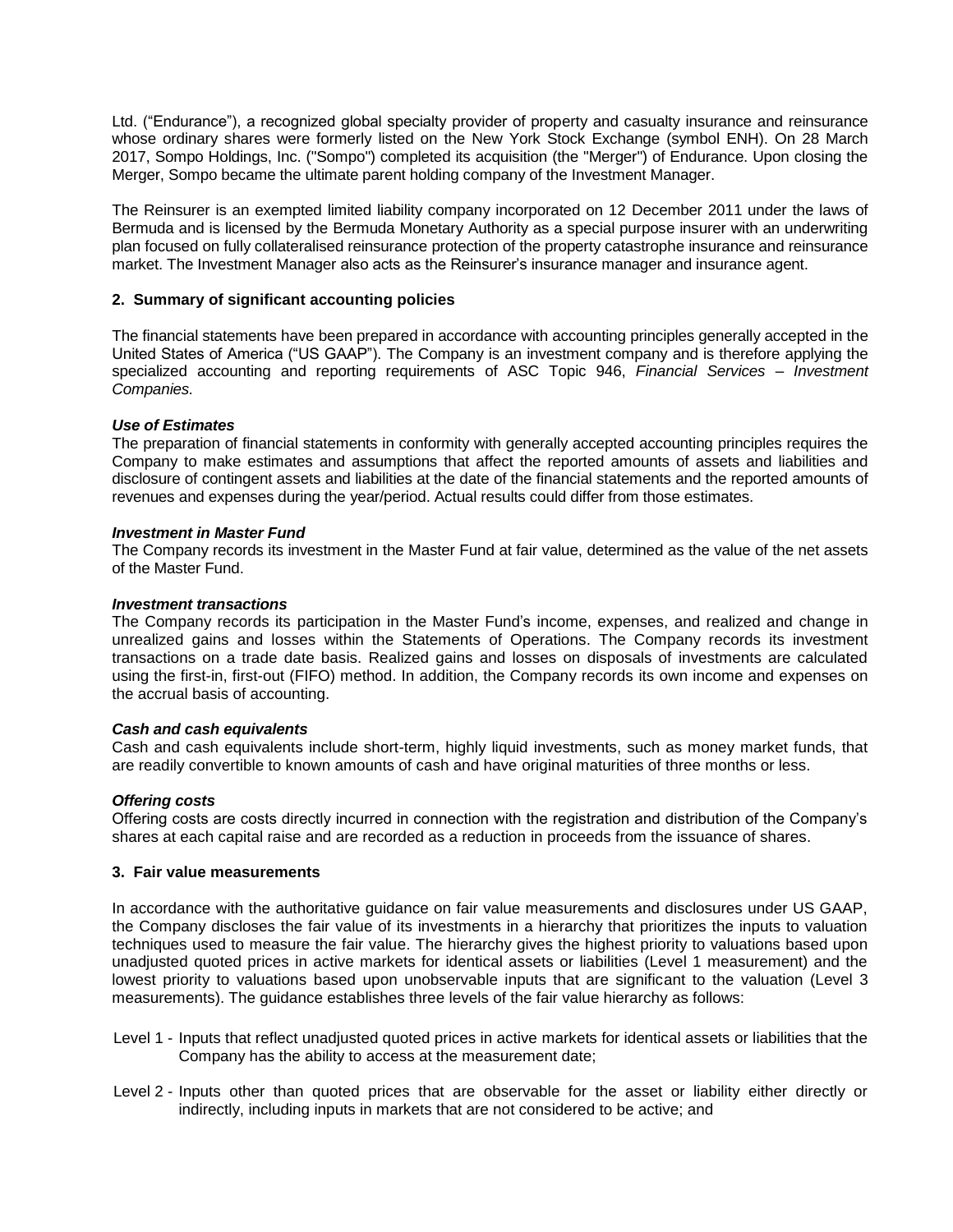Level 3 - Inputs that are unobservable.

The investment in the Master Fund is carried at fair value and has been estimated using the Net Asset Value ("NAV"). FASB guidance provides for the use of NAV as a "Practical Expedient" for estimating fair value of alternative investments. The Company uses the "market approach" valuation technique to value its investment in the Master Fund. As the Directors' valuation of the Company's investment in the Master Fund has been based upon observable inputs such as ongoing redemption and subscription activity, the Company's investment in the Master Fund has been classified as Level 2. The determination of what constitutes "observable" requires significant judgment by the Directors. The categorization within the hierarchy does not necessarily correspond to the Directors' perceived risk of an investment in the Master Fund, nor the level of the investments held within the Master Fund.

### **4. Losses and reserves**

The reserve for unpaid losses and loss adjustment expenses recorded by the Reinsurer includes estimates for losses incurred but not reported as well as losses pending settlement.

The Reinsurer makes a provision for losses on contracts only when an event that is covered by the contract has occurred. When a potential loss event has occurred, the Reinsurer obtains and uses assessments from counterparties as a baseline, incorporating its own models and historical data regarding loss development, to determine the level of reserves required.

Future adjustments to the amounts recorded as of period-end, resulting from the continual review process, as well as differences between estimates and ultimate settlements, will be reflected in the Reinsurer's statement of operations in future periods when such adjustments become known. Future developments may result in losses and loss expenses materially greater or less than the reserve provided.

During the six-month period ended 30 June 2017, the Reinsurer incurred \$3,738 of losses and loss adjustment expenses. For the six-month period to 30 June 2017, the Reinsurer had paid claims of \$3,896.

# **5. Administration fees**

SS&C Fund Services (Bermuda) Ltd, formerly Prime Management Limited, (the "Administrator"), a division of SS&C GlobeOp, serves as the administrator for the Company and the Master Fund. The Administrator receives a monthly fee based on the NAV of the Company and the Master Fund, subject to a monthly minimum fee. Administration fees relating to the Master Fund are charged to the Master Fund and flow through to the Company as part of the expenses allocated from the Master Fund in the Statements of Operations.

# **6. Related party transactions**

As of 30 June 2017, Endurance Specialty Insurance Ltd. ("Endurance Bermuda") owned 28% (31 December, 2016 – 28%) of the voting rights of the Ordinary Shares issued by the Company. Endurance Bermuda and the Investment Manager are 100% owned by Endurance. Through its ownership of Endurance, Sompo indirectly holds 28% of the Ordinary Shares of the Company.

Management and performance fees are charged to the Master Fund and flow through to the Company as part of the expenses allocated from the Master Fund in the Statements of Operations.

### *Management fees*

Pursuant to the Investment Management Agreement dated 27 November 2012, the Investment Manager is empowered to formulate the overall investment strategy to be carried out by the Master Fund and to exercise full discretion in the management of the trading, investment transactions and related borrowing activities of the Master Fund in order to implement such strategy. The Investment Manager is entitled to a management fee, calculated and payable monthly in arrears equal to (a) 1/12 of 1.5% of the month-end NAV (prior to accrual of the performance fee, as defined below) of all redeemable preference shares of the Master Fund ("Offered Shares") held by the Company, up to a NAV of \$300,000 and (b) 1/12 of 1.25% of the month-end NAV (prior to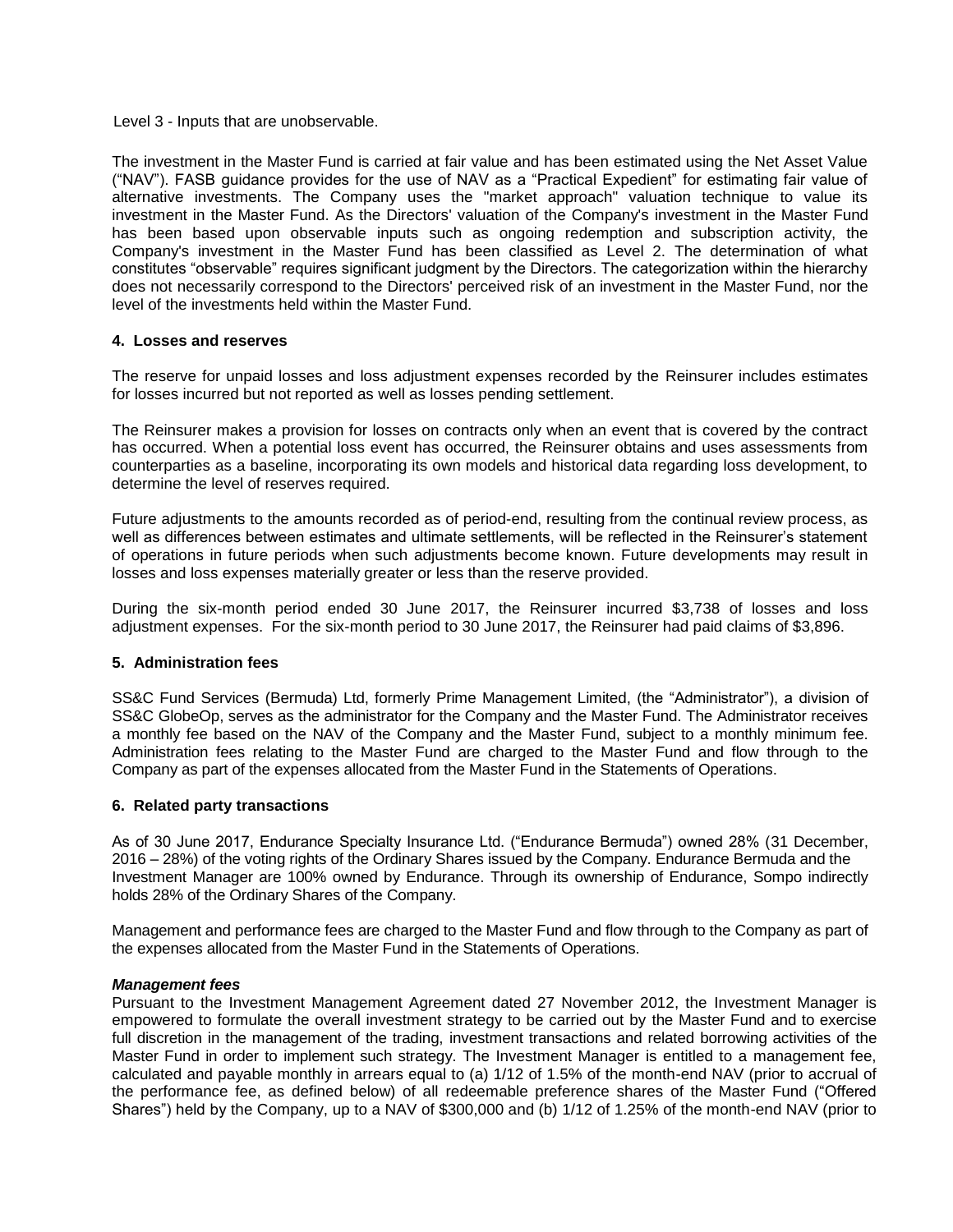accrual of the performance fee, as defined below) of all Offered Shares held by the Company, above a NAV of \$300,000.

### *Performance fees*

The Investment Manager is entitled to a performance fee, payable by the Master Fund on an annual basis, which will generally be equal to 15% of the aggregate increase in NAV of the Master Fund over the previous High Water Mark (as defined below) of all series of shares (except for Special Memorandum Account shares) held by the Company, minus the Performance Hurdle (as defined below). The "High Water Mark" for a holder of Offered Shares at the end of any period is equal to (i) where there is New Net Profit (as defined below) in such period, the then current NAV of such Offered Shares, or (ii) where there is no New Net Profit in such period, the previous High Water Mark. The initial High Water Mark for any holder of Offered Shares is equal to the initial subscription amount of such Offered Shares. Appropriate adjustments will be made to account for subscriptions, redemptions and distributions, if any. "New Net Profit" for any series of Offered Shares for any period is the appreciation of the NAV of such series for such period ("Profit") after deducting any depreciation in NAV of such series in any prior period that has not been previously eliminated by Profit in prior periods.

The performance trigger in respect of a Performance Period ("Performance Trigger") is reached when New Net Profit, if any, in respect of the Company's Offered Shares at the end of such Performance Period exceeds the sum of: (i) the NAV of the Company's Offered Shares as of the beginning of the Performance Period multiplied by the average of the one-month U.S. Dollar LIBOR on the last Business Day of each month during such Performance Period and (ii) 8% of the NAV of the Company's Offered Shares as at the beginning of the Performance Period. The Performance Trigger is calculated on an annual basis. If a Performance Period is a partial calendar year, the Performance Trigger will be adjusted proportionately. The Performance Trigger is not cumulative and resets at the beginning of each Fiscal Year. Shortfalls or outperformance of the Performance Trigger in a given year has no effect on the Performance Fee calculated with respect to any other year. The Performance Trigger may be further equitably adjusted to reflect subscriptions which are made during a Performance Period or partial redemptions or distributions of the Company's Offered Shares.

The performance hurdle in respect of a Performance Period ("Performance Hurdle") is the amount of New Net Profit, if any, in respect of an investor's Offered Shares at the end of such Performance Period which equals the sum of: (i) the NAV of such investor's Offered Shares as of the beginning of the Performance Period multiplied by the average of the LIBOR on the last Business Day of each month during such Performance Period and (ii) 5% of the NAV of such investor's Offered Shares as at the beginning of the Performance Period. The Performance Hurdle is calculated on an annual basis. If a Performance Period is a partial calendar year, the Performance Hurdle will be adjusted proportionately. The Performance Hurdle is not cumulative and resets at the beginning of each Fiscal Year. Shortfalls or outperformance of the Performance Hurdle in a given year has no effect on the Performance Fee calculated with respect to any other year. The Performance Hurdle may be further equitably adjusted to reflect subscriptions which are made during a Performance Period or partial redemptions or distributions of an investor's Offered Shares.

Performance fees for shares in the capital of the Master Fund issued in respect of the Tender Offer shall be calculated in the same manner as other Offered Shares. Accordingly, such fees shall be determined separately for such shares and other Offered Shares so that the performance of one class does not impact the performance fee paid in respect of the other, and performance fees will only be payable in respect of such shares at the end of each fiscal year and/or the date on which the last such share is redeemed.

### **7. Financial instruments**

The Company's investment activities expose it to various types of risk, which are associated with the securities and markets in which it invests. As the majority of the Company's assets are invested in the Master Fund, they are primarily exposed to the risks faced by the Master Fund. Due to the nature of the "master/feeder" structure, the Company could be materially affected by subscriptions or redemptions in the Master Fund by other feeder funds. However, as the Master Fund was established solely for the Company to invest in, the Company is the only feeder fund of the Master Fund.

### **8. Credit agreement**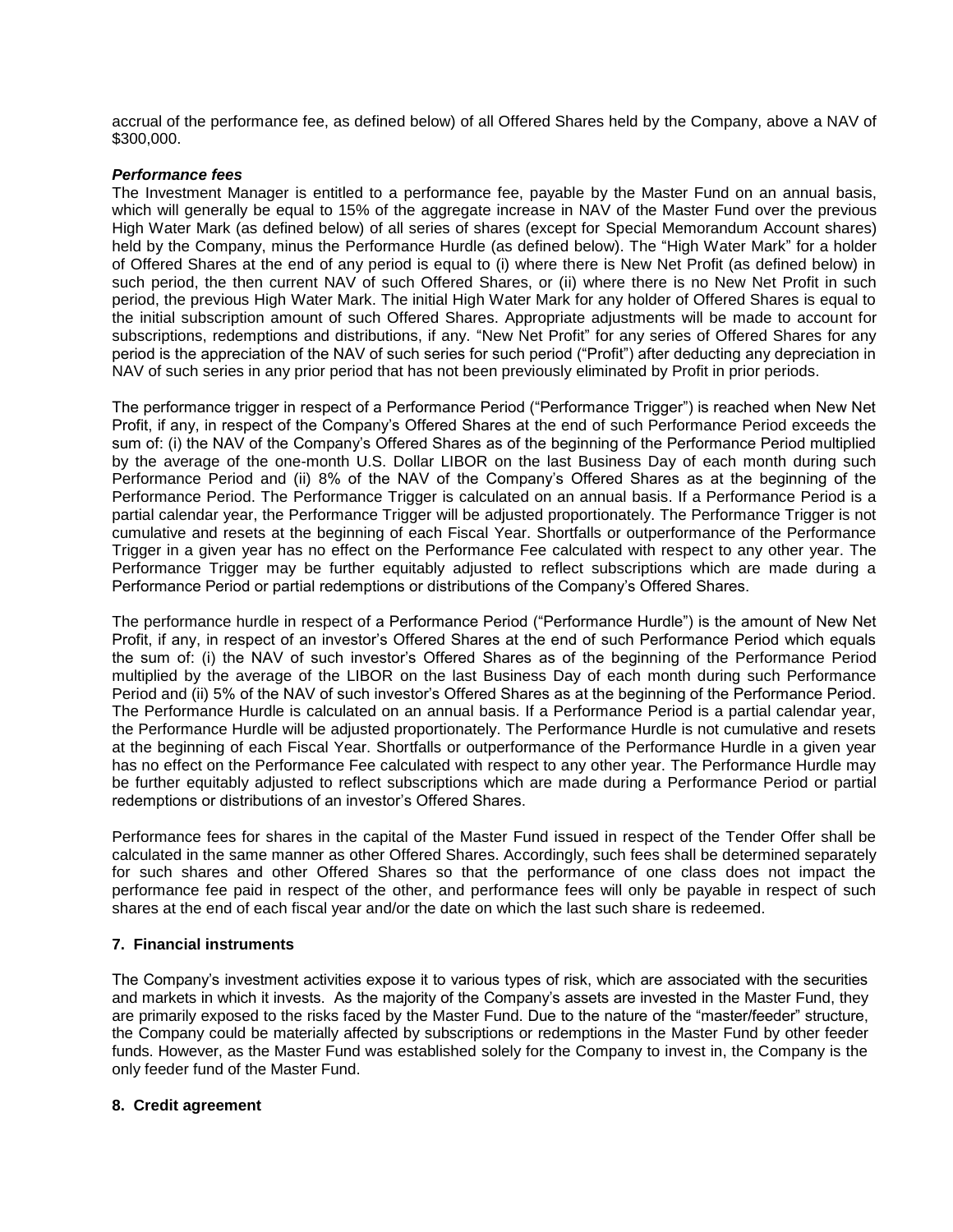On 16 May 2016, the Company entered into a credit facility (the "2016 Credit Facility") with Endurance Investment Holdings Ltd. (the "Lender"), a wholly-owned subsidiary of Endurance. The 2016 Credit Facility provides the Company with an unsecured \$20,000 revolving credit facility for working capital and general corporate purposes and expires on 30 September 2018. The 2016 Credit Facility replaces the 364-day \$20,000 revolving credit facility which expired on 12 May 2016. Borrowings under the 2016 Credit Facility bear interest, set at the time of the borrowing, at a rate equal to the applicable LIBOR rate plus 150 basis points. The 2016 Credit Facility contains covenants that limit the Company's ability, among other things, to grant liens on its assets, sell assets, merge or consolidate, or incur debt. If the Company fails to comply with any these covenants, the Lender could revoke the facility and exercise remedies against the Company. As of June 30, 2017, the Company was in compliance with all of its respective covenants associated with the 2016 Credit Facility. There were no borrowings from the 2016 Credit Facility as of 30 June 2017.

### **9. Capital share transactions**

As at 30 June 2017, the Company is authorized to issue up to 990,000,000 Ordinary Shares of par value \$0.00001 per share.

As of 30 June 2017, the Company has issued 177,798,523 Ordinary Shares and 8,183,916 Redemption Shares.

Transactions in Ordinary Shares and Redemption Shares during the six-month period ended 30 June 2017 and the Ordinary Shares and Redemption Shares outstanding and the NAV per share as of 30 June are as follows:

|                   | <b>Beginning</b><br><b>Shares</b><br>1-Jan-17 | <b>Shares</b><br><b>Issued</b> | <b>Shares</b><br>Repurchased/<br>Redeemed | <b>Ending Shares</b><br>30-Jun-17 |
|-------------------|-----------------------------------------------|--------------------------------|-------------------------------------------|-----------------------------------|
| Ordinary shares   | 178.698.523                                   |                                | (900.000)                                 | 177.798.523                       |
| Redemption shares | 19,855,391                                    | $\overline{\phantom{a}}$       | (11.671.475)                              | 8,183,916                         |

On 19 January 2017, the Company declared a dividend covering the period from 1 July 2016 to 31 December 2016 of \$0.033 per Ordinary Share. On 21 February 2017, a cash dividend of \$5,897 was paid.

On 30 March 2017, the Company declared a dividend covering the period from 1 January 2017 to 31 March 2017 of \$0.0165 per Ordinary Share. On 2 May 2017, a cash dividend of \$2,949 was paid.

On 25 May 2017, the Company announced that it has engaged Stifel Nicolaus Europe Limited to effect share buy backs on its behalf. As of 30 June 2017, 900,000 Ordinary Shares have been repurchased and subsequently held in Treasury by the Company.

The Company has been established as a closed-ended mutual fund and, as such, shareholders do not have the right to redeem their shares.

### **10. Taxes**

At the present time, no income, profit, capital transfer or capital gains taxes are levied in Bermuda and accordingly, no provision for such taxes has been recorded by the Company. The Company has received an undertaking from the Minister of Finance of Bermuda, under the Exempted Undertakings Tax Protection Act 1966 exempting the Company from income, profit, capital transfer or capital taxes, should such taxes be enacted, until 31 March 2035.

The Investment Manager assesses uncertain tax positions by determining whether a tax position of the Company is more likely than not to be sustained upon examination, including resolution of any related appeals or litigation processes, based on the technical merits of the position. For tax positions meeting the more likely than not threshold, the tax amount recognized in the financial information is reduced by the largest benefit that has a greater than fifty percent likelihood of being realized upon ultimate settlement with the relevant taxing authority.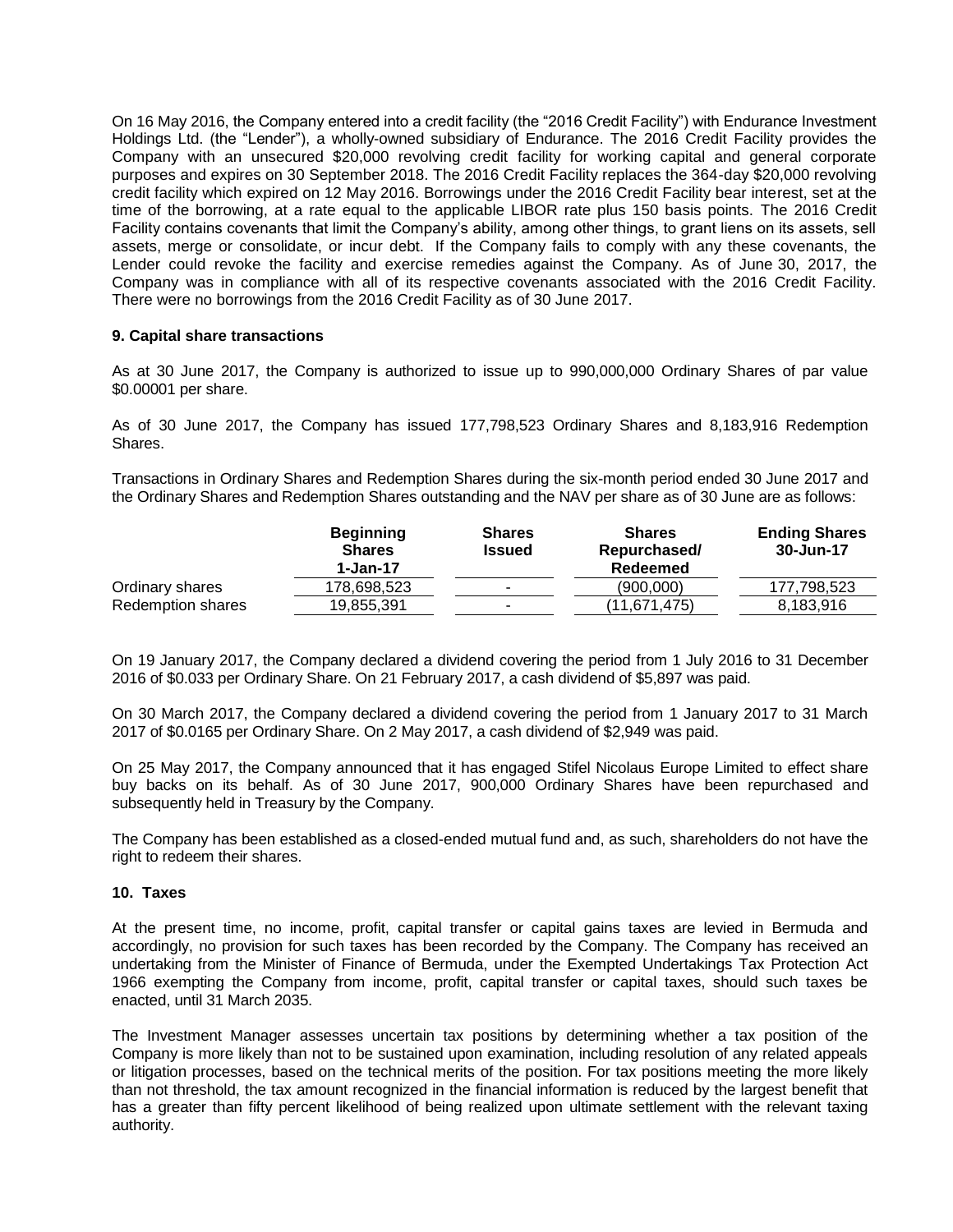The Investment Manager has not identified any uncertain tax positions in the Company arising in this or any preceding period. However, the Investment Manager's conclusions may be subject to review and adjustment at a later date based on factors including, but not limited to, on-going analysis of changes to tax laws, regulations and interpretations thereof. The Investment Manager has determined that there are no reserves for uncertain tax positions necessary for any of the Company's open tax years.

# **11. Financial highlights**

Financial highlights for the six month period ended 30 June 2017 are as follows:

| Ordinary<br><b>Shares</b> | <b>Redemption</b><br><b>Shares</b> |
|---------------------------|------------------------------------|
|                           |                                    |
| \$1.1434                  | \$1.1351                           |
| 0.0195                    | (0.0177)                           |
| (0.0495)                  |                                    |
| \$1.1134                  | \$1.1174                           |
|                           |                                    |
| 1.71%                     | $(1.56\%)$                         |
| (4.33%)                   |                                    |
|                           |                                    |
| (2.62%)                   | (1.56%)                            |
|                           |                                    |
|                           | $(0.90\%)$                         |
|                           |                                    |
| $(1.06\%)$                | $(0.90\%)$                         |
|                           | (0.85%)                            |
|                           | $(1.06\%)$<br>(1.01%)              |

\* The performance fee and management fee are charged in the Master Fund.

\*\* The total return for the period ended 30 June 2017 before the dividends declared on 19 January 2017 and 30 March 2017 for Ordinary Shares is computed as 1.75% and for Redemption Shares is computed as -1.56%.

Financial highlights are calculated for each permanent, non-managing class or series of Ordinary Share and Redemption Shares. An individual shareholder's return and ratios may vary based on different performance fee and/or management fee arrangements, and the timing of capital share transactions. The ratios include effects of allocations of net investment income from the Master Fund.

Per share operating performance is computed on the basis of average shares outstanding during the period.

Total return is calculated based on the percentage movement in NAV per share. The expense ratio is calculated based on the expenses of the Company and the proportionate share of net expenses allocated from the Master Fund over the average NAV per share in the year. The net investment loss ratio is based on the net loss per share from investment operations of the Company and the proportionate share of net loss allocated from the Master Fund over the average NAV per share in the year.

# **12. Commitments and contingencies**

In the normal course of business, the Company may enter into contracts or agreements that contain indemnifications or warranties. The Company's exposure under these arrangements is unknown, as this would involve future claims that may be made against the Company that have not yet occurred. However, based on experience, management expects the risk of loss to be remote.